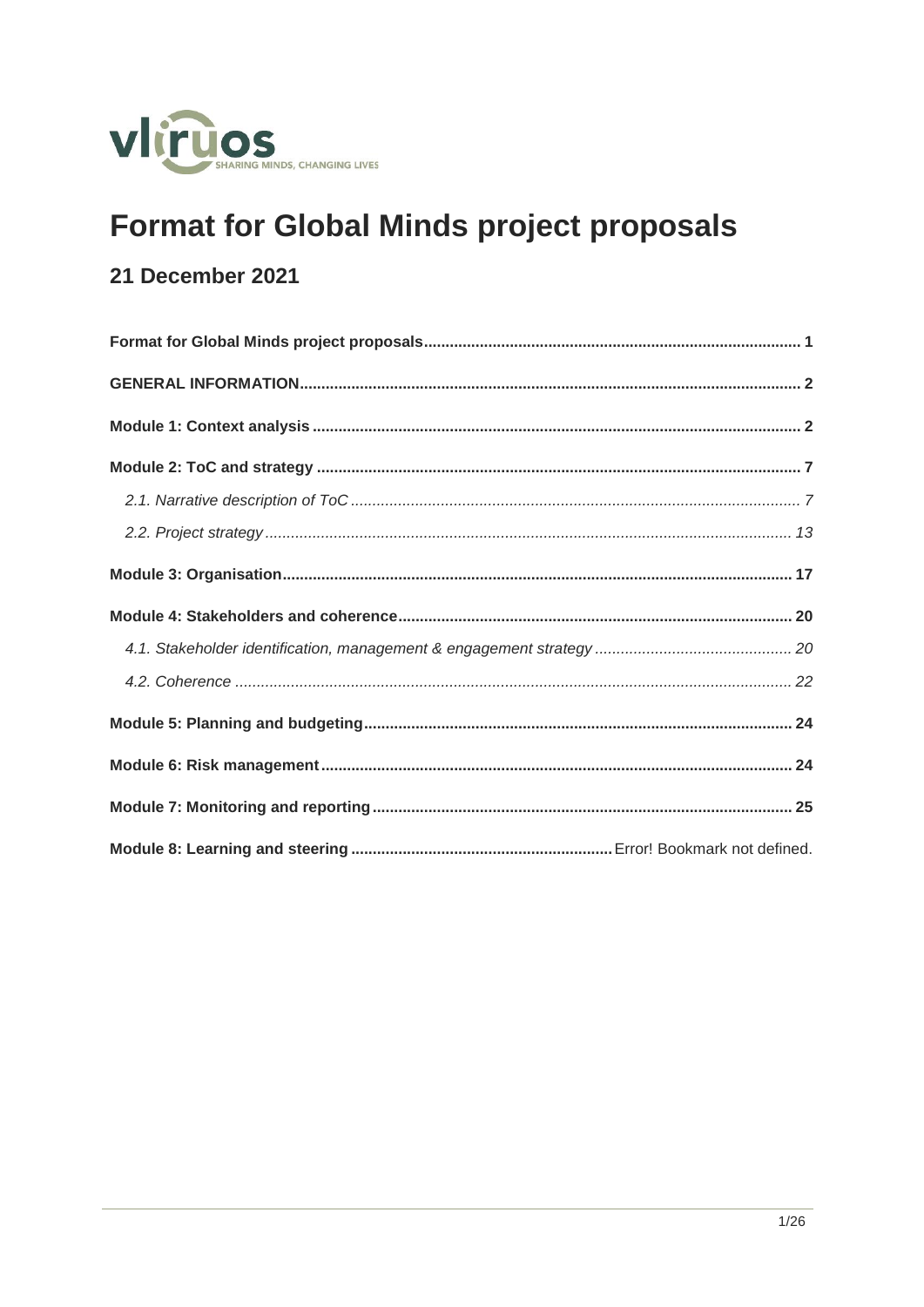# <span id="page-1-0"></span>**GENERAL INFORMATION**

| <b>General</b>                      |                                                               |  |  |  |
|-------------------------------------|---------------------------------------------------------------|--|--|--|
| Name institution:                   | <b>Ghent University</b>                                       |  |  |  |
| <b>Programme coordination level</b> |                                                               |  |  |  |
| <b>GM Promotor</b>                  | Prof. Guido Van Huylenbroeck                                  |  |  |  |
| <b>GM Coordinator</b>               | Veerle Devriendt                                              |  |  |  |
| Authors                             | Veerle Devriendt, Jolien Tegenbos and Prof. Guido Van Huylen- |  |  |  |
|                                     | broeck                                                        |  |  |  |
| Additional annexes (apart from      | Annex 2 List of Abbreviations                                 |  |  |  |
| compulsory annex 1)                 | Annex 3 Overview of GM instruments                            |  |  |  |
|                                     | Annex 4 Concept note Global Minds course                      |  |  |  |

# <span id="page-1-1"></span>**Module 1: Context analysis**

*Take into account the transversal themes gender and environment in this analysis.*

### **Retrospective and learning**

*What lessons did you learn from GM project implementation during 2017-2021, the mid-term evaluation process and the impact survey? Why are these relevant for the proposed Global Minds project?*

In the past 5 years, the Global Minds Fund (GMF) at Ghent University has facilitated the experimentation with structurally under-resourced aspects of academic collaborative activities with partners in the Global South. Academics, PhD researchers, Administrative and Technical Staff (ATP) and students have used Global Minds to explore new ideas and approaches to global challenges and academic collaboration, thereby strengthening Ghent University's university development capacity. As such, the programme has become an 'innovator', supporting initiatives tailored to the imagination and needs of university staff for which structural funding is often lacking.

Ghent University wishes to further develop this position of Global Minds (GM) as 'innovator', by consolidating on the one hand the highly valued innovative aspects of the first programme, and on the other hand, by increased attention to what grantees indicated as still missing. These gaps were identified through internal M&E mechanisms, the impact survey conducted by VLIR-UOS and the external mid-term evaluation by Syspons. The second Global Minds programme (GMP) will be more closely connected to institutional priorities (a gap revealed by the impact survey) by positioning it as a fund that facilitates multiple processes of learning and rethinking partnerships both at the level of specific collaborative engagements and at the institutional level (see ToC below), strengthened through a scientific project on decolonization and Global South collaboration (see project vision).

Based on the above insights and ongoing processes, GM 2.0 wants to strengthen a number of highly valued aspects present in GM 1.0, as well as increase attention for others: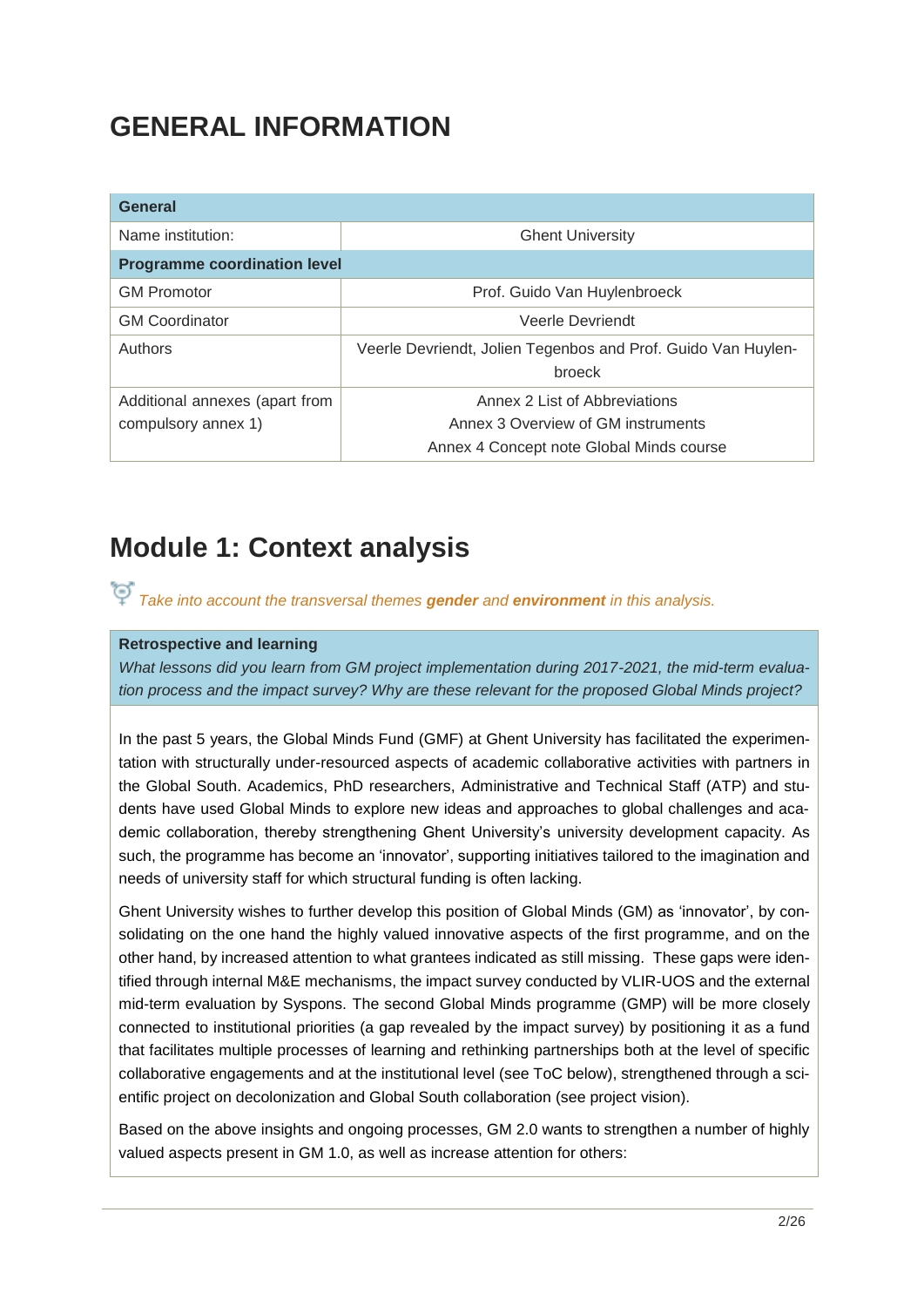## **1. Consolidate & strengthen highly valued aspects of the first programme**

Focus on generally undervalued and under-resourced dimensions of collaborative academic work: providing seed-money for ongoing and new collaborative engagements (instead of core funding) has been one of the unique and highly valued aspects of GM 1.0. Via various 'open calls for funding', academics, PhD researchers and students have been able to co-design project proposals with international partners; building new projects based on unexpected findings of their ongoing researches; organize workshops, conferences and film festivals that were too small for large grants but too large to be self-funded. This has resulted in imaginative and explorative initiatives that sought to push the limits of the current framework on University Development Cooperation, but also enabled increased dialogues among partners. GM 2.0 wants to fully consolidate and strengthen these aspects.

Consolidating existing and exploring new partnerships: embedded in the overall Integrated Policy Plan for Internationalisation (IPPI), GM 1.0 funding has facilitated successful formats such as Regional Platforms (RP), International Thematic Networks (ITN) and Strategic Institutional Partnerships (SIP) to collaborate with universities in the Global South. This has allowed to extend both existing partnerships (such as those developed during finalized IUC's) and initiate new ones around upcoming new topics. It has also created an enabling space to include professors and researchers otherwise less acquainted with UDC-funding to explore and/or extend scientific collaboration with partners in the Global South.

Support for under-resourced actors and partners: GM 1.0 has both intentionally and unintentionally reached a number of actors who lack (sufficient) resources for their ongoing researches, core activities or for simply engaging with their academic material. Through GM 1.0, the 4 SIP's funded by GM were able to continue (and transform) their longstanding cooperation after the end of VLIR-UOS IUC projects. But especially early career researchers (PhDs and postdocs), students and international partners have benefited from support where other resources were lacking or absent. This aspect will be reinforced in GM 2.0.

Low threshold: The application process of open calls in GM 1.0 was less demanding than in other existing funding schemes and the success rate rather high, making the threshold to apply very low. Moreover, the flexibility of the GM selection committees allowed applications to be reworked before a second (final) decision, which made the GMF also necessarily more accessible to early career researchers or students with limited experience in proposal-writing – certainly in comparison with professors competing for the same grant. GM 2.0 aims to retain this low threshold, but also to improve it, by developing a communication strategy to reach applicants from so far underrepresented departments and students in general.

Taking up new trends in debates on North-South partnership frameworks and global engagement: The unique character of Global Minds allowed to support creative out-of-the-box initiatives. Academics, PhD researchers and students have for example engaged in international debates on equitable North-South partnerships; decolonization of knowledge sharing and production and a more holistic approach to "global engagement". Thinking beyond the traditional UDC-framework and on what lies beyond Agenda 2030 will be further stimulated (through individual initiatives, within centers of excellence, etc.).

### **2. Increased attention for:**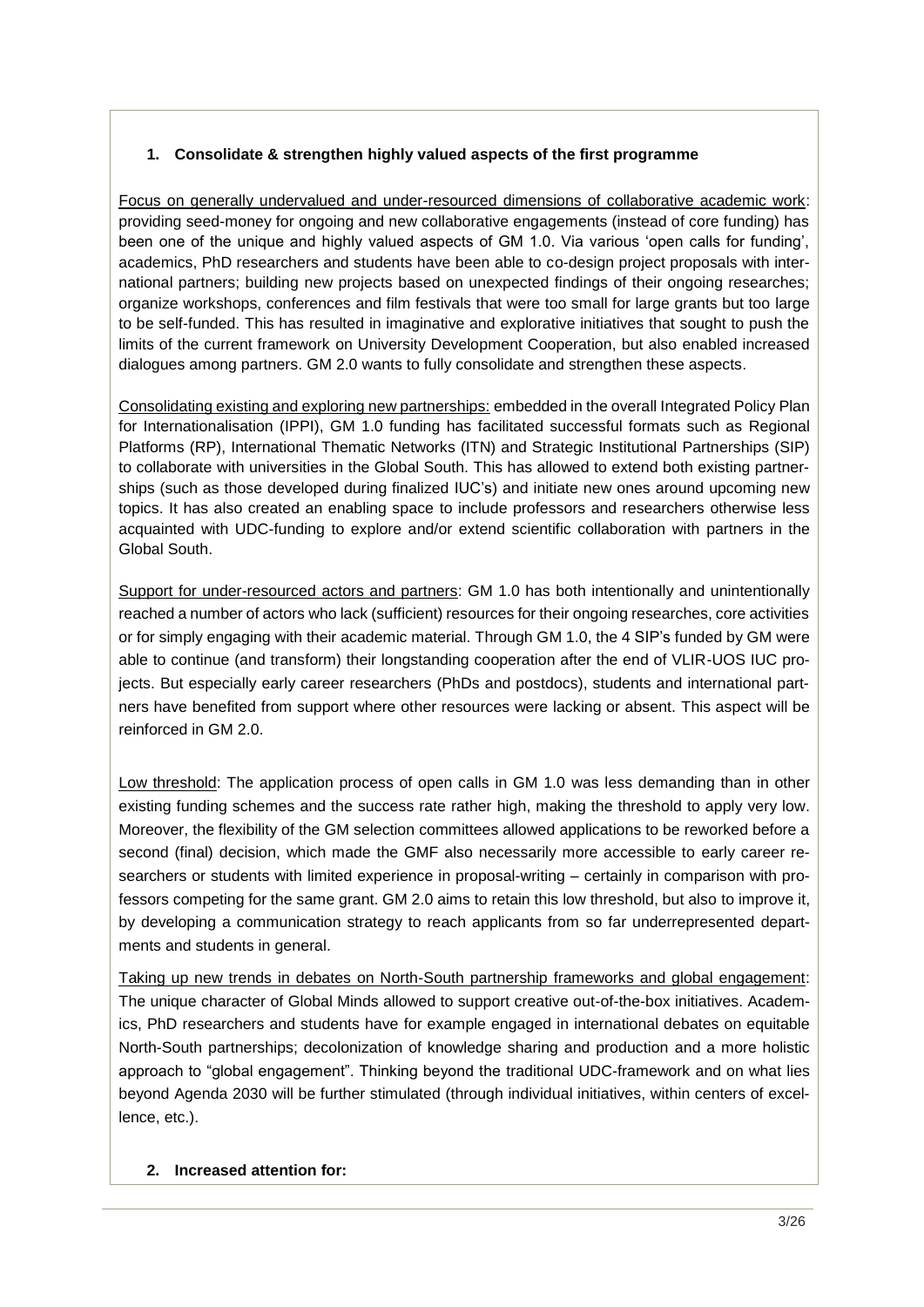Education and learning opportunities: Although educational activities could be supported by GM 1.0, not many educational oriented proposals were submitted. GM 2.0 will strive to achieve a better balance between research and education by opening up more opportunities for education and learning trajectories (a gap revealed by Syspons and UGent analyses). The programme outlined in the following sections therefore proposes both new intervention types such as the start of a new university-wide interdisciplinary course, the launch of open calls for short teaching stays of Global South partners at Ghent; as well as a reorganization of existing ones to put greater emphasis on education and teaching such as the launch of the open call events for the broad Ghent University community. Facilitating learning trajectories is central to the ToC: both through initiatives proposed by UGent and partners; but also via the implementation and monitoring of the GMP.

Research valorisation and dissemination, societal impact: The internal evaluations of GM 1.0 revealed a need to create more opportunities to increase the interaction between academics and society (both here and in the South) in order to make academic knowledge of UGent-based researchers and their international partners more accessible to policy makers, colleagues and scholars based in the Global South as well as local communities who participated in research. GM 2.0 aims to facilitate these interactions by sponsoring workshops of the centers of expertise, short training based on a multi-stakeholder approach and participation of policy makers, academics, practitioners, etc., a new call for exploration and/or valorisation of findings. In short, GM 2.0 will encourage creative valorisation and dissemination activities.

Inclusion of international partners into the fabric of the programme: During the GM 1.0 trajectory, application, evaluation and selection procedures were highly recognizant of the important role of Ghent University as a center of excellence and the particular positions of UGent-based GM grantees herein. However, it was difficult to know how project proposals were received by Global South partners and to which extent they took part in developing the objectives and envisaged outputs; what their agendas, priorities and reasons for participation were; their experiences, perspectives and take-aways of projects; etc. Since the concept and practice of 'partnership' goes to the core of Global Minds, integrating international partners more into the implementation and monitoring of the programme will deepen the relevance and legitimacy of the GMP. As will be further explained in the sections below, the requested participation of international partners in GM 2.0 application and evaluation formats and procedures as well as in the selection commissions serve to reach this goal.

Mainstreaming global engagement: Although partially successful, more efforts are needed at UGent to make global engagement and partnerships with the Global South an important and normal aspect of the work of university academic and non-academic staff. GM 2.0 will facilitate more initiatives to sensitize the university community in taking up the responsibility to integrate and address the global dimensions of their disciplines by engaging in collaborations with the Global South – and with special attention for academic staff who are new to such partnerships by prioritizing this aspect in the criteria of the calls.

#### **Project vision**

*Briefly describe your overarching vision for the proposed Global Minds project and explain how it seeks to contribute to Agenda 2030.*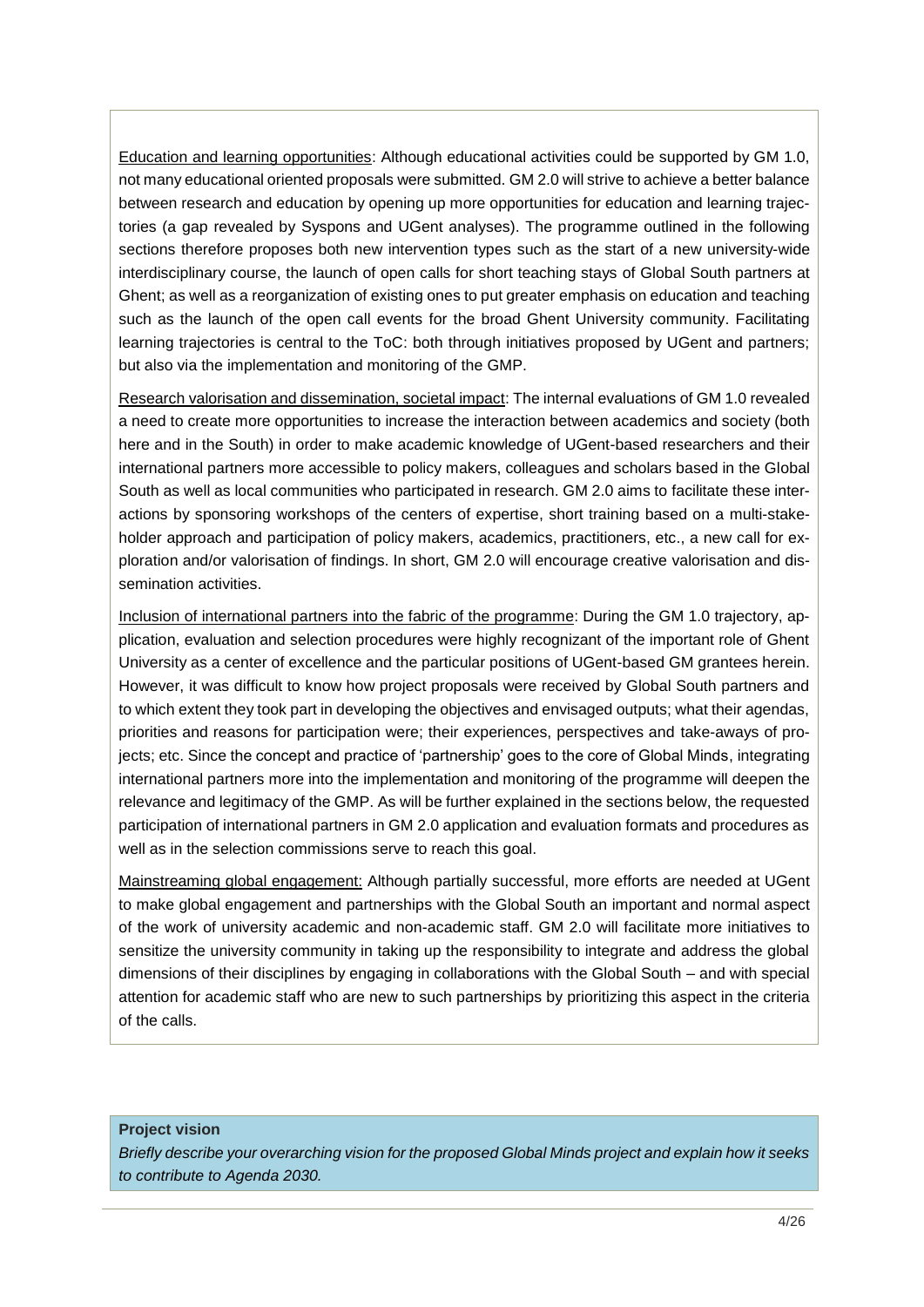Ghent University's GM 2.0 fully embraces the principles of the SDG-framework as written out in the VLIR-UOS theory of change. GM 2.0 will facilitate critical engagement through multiple perspectives on the concept and practice of sustainable development and what lies beyond Agenda 2030. The three interlinked SDG-principles Interconnectedness, Multi-stakeholder Partnerships, and Leave No One Behind hereby function as a guiding framework.

Further, in line with ongoing and general evolutions in the field of International Development, Ghent University is involved in a process to critically reflect on its position and role with regard to global engagement and the partnerships it seeks to establish with (non-)academic actors based in the Global South. Processes to harmonize evolved discourses and practices are ongoing (e.g. the transition of the former unit of "Development Cooperation" to the unit "Partnerships Global South"; the transformation of the criterium "development relevance" into "Global North-South context" in regards to the selection of PhD applicants coming from the Global South (funding outside of GM)). Also, a scientific project, financed by GM 1.0, is currently conducted by a researcher on the decolonization of university development cooperation and its implications for a collaborative framework based on key principles of equity, reciprocity and justice. Based on this fundamental research, a renewed framework for academic collaboration with Global South partners will be constructed and further implemented into a university-wide vision on and organization of research funding that is compatible with international solidarity. This project is guided by a steering committee, consisting of ZAP and AAP representatives of different faculties, the Director for Internationalisation and the Global Minds coordinator, that has also been involved in the development of GM 2.0. The ideas below will be further developed and implemented in this reflection process.

#### **Interconnectedness**

In an interdependent world, local realities and challenges need to be understood in connection to dynamics taking place in different localities, countries, regions, and globally. The covid-19 pandemic has emphasized how different aspects such as health, economy, mobility, history, international relations, communication, politics, etc. interact and influence (be it in coalition or opposition) the development in the world and certainly in the Global South. Therefore, Global Minds aims to stimulate connections and dialogue between different geographies, partners, disciplines and stakeholders. The different calls and activities of GM may therefore not be looked at in isolation but should form building blocks of a major objective to contribute to global change. This is done, firstly, by creating an environment built on principles of equity, reciprocity and social justice that enables to rethink collaborative engagements and their underlying structures together with our international partners. The aim is to stimulate Global Minds recipients to think global and act local by taking into account the global dimensions of local realities and challenges in their proposals.

Secondly, by increasing dialogue between partners involved in GM 2.0 initiatives. Application and M&E procedures will aim to make applicants reflect on the contribution of their activities to the envisaged collective actions of the programme as a whole via narrative forms and/or group evaluation and reflection workshops. Overall, the intervention types are specifically developed to increase the *collaborative* aspects of new and ongoing academic work.

Thirdly, in comparison with GM 1.0, GM 2.0 will provide more opportunities for interaction between different disciplines. The university-wide course centered on global citizenship education invites students of different disciplines to address not only convergences and similarities, but also embrace difference to discuss conflicting positions in academic and societal debates on global challenges and global justice. Also the centers of expertise are ideal meeting places of scientists and non-academic stakeholders across various disciplines to reflect on and mutually learn from engaging with partners in the Global South.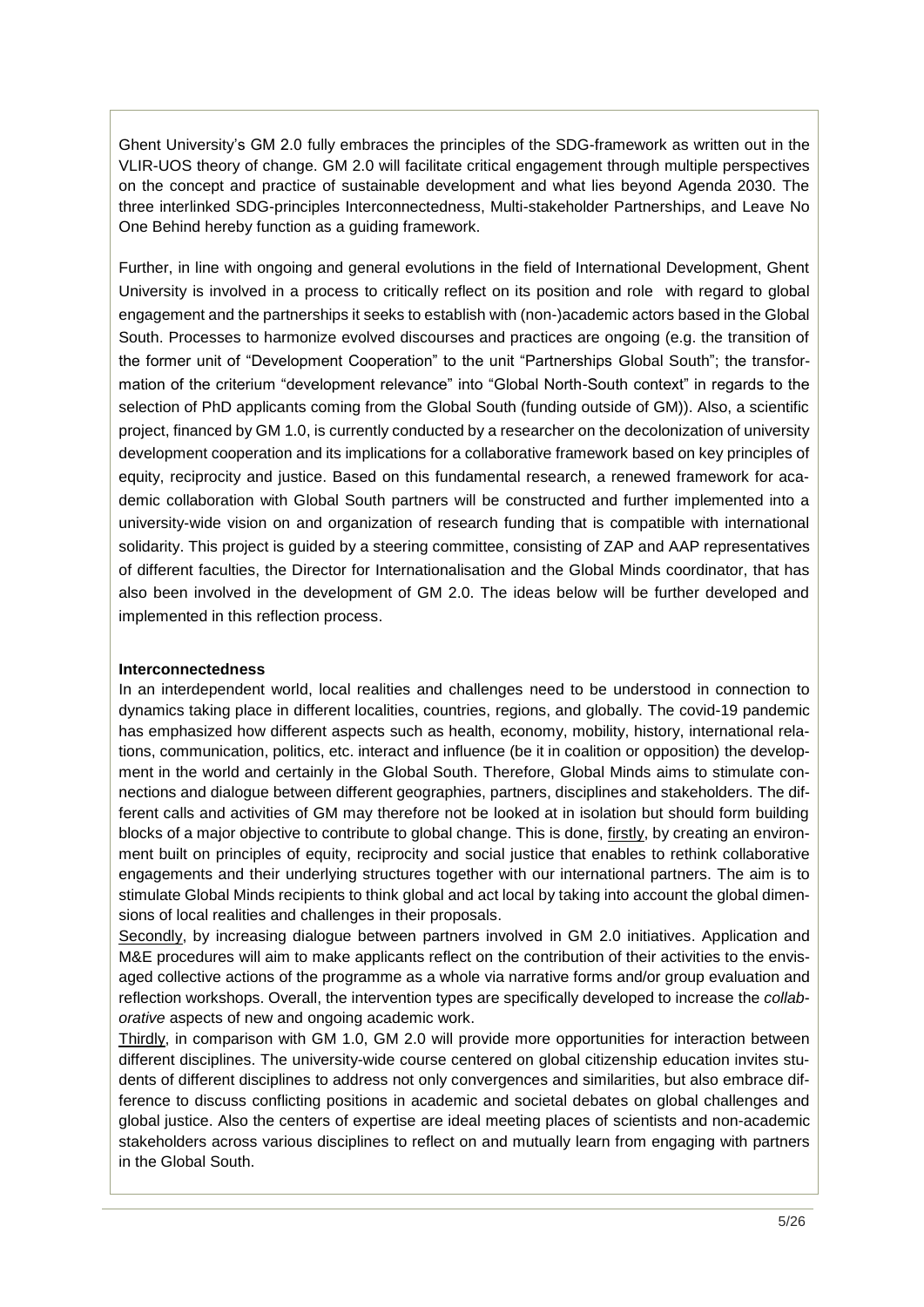#### **Multi-stakeholder partnerships**

Multi-stakeholder partnerships are not only crucial to increase the societal relevance and impact of academic work, but they are also important for accountability strategies and participatory decisionmaking during different stages of academic work. Global Minds 2.0 will provide a number of avenues to facilitate an easier inclusion of multiple stakeholders, and especially non-academic actors.

Past initiatives of ITN's and RP's have demonstrated that such networks or centers of excellence are particularly well-placed to stimulate interactions and cooperation between academic and non-academic actors. With the new open call "explore and/or valorise", GM 2.0 will stimulate the UGent-community and its network of international partners to explore the values and possibilities of combining valorisation and dissemination of research findings with the exploration of new ideas and proposal writing. This creates the potential for external stakeholders to directly participate in the design of new research initiatives. Further, the open call for "short programmes" targets to widen a traditional, but successful form of learning towards people with diverse backgrounds (academics, students, practitioners, policy makers, community members,…) around a common theme and interest. Finally, the open call for "events" also stimulates interaction and cooperation with various non-academic stakeholders and the broader public.

#### **Leave no one behind**

-

Although GM is in the first place a programme to stimulate engagement of the Ghent University community in partnerships with the Global South, it stimulates inclusion of otherwise under-represented and/or under-resourced actors in international academic collaborative work by stimulating partnerships with universities in the Global South who have less possibilities for international contacts. First, the open call for "short research stays" at Ghent University is intended to support international mobility of academic partners to exchange knowledge, do lab work, consult libraries and archives, write papers/project proposal and prepare/finalize a PhD trajectory, who do have otherwise less possibilities. Second, for the selection of student travel grants (REI), mechanisms have been developed to increase participation of less endowed students or students with financial difficulties. Also the new university wide course will allow more students from different scientific backgrounds to reflect critically and ethically on the international and global dimensions of their disciplines and will increase participation of less mobile students (to be integrated as part of internationalisation@home<sup>1</sup>).

Third, within GM 2.0 a new call for Short Teaching Stays at Ghent University will be launched. With this initiative we hope to stimulate internationalisation@home and to reach less fortunate students and staff by inviting scholars who are based in the Global South to give guest lectures, seminars or a doctoral school. This will hopefully not only elevate the recognition of more 'South' perspectives in various student curricula, but also facilitate low-threshold interaction with academics at UGent whose own research interests are not particularly situated in African, Asian or Latin-American countries.

Fourth, for the selection of proposals for the different open calls, a balanced distribution over (1) partner countries and regions, and (2) different research groups and faculties will be pursued.

Finally GM 2.0 wants to stimulate more equitable and ethical partnerships by encouraging recipients to 1) reflect on the ethics of their collaborative interactions between the different parties involved in initiatives (e.g. criteria & questions in application forms and M&E mechanisms on collaborative interactions and DEI), and 2) provide equal access to opportunities and resources for marginalized people who might otherwise be excluded. Concretely, this means that grantees are for example requested to integrate equity and inclusion in various stages of the project, including rationale, design, intended results and knowledge mobilization processes. Another change which relates to GM 1.0, is the inclusion of more international expert stakeholders in selection committees, and in application and evaluation procedures in order to make sure the above principles are put in practice.

<sup>1</sup> Internationalization@Home is an overarching concept under which a wide range of activities can fall, which are aimed at building international and intercultural competencies and learning experiences for non-mobile students and staff; and at strengthening the internationalisation dimension of the university's course programmes.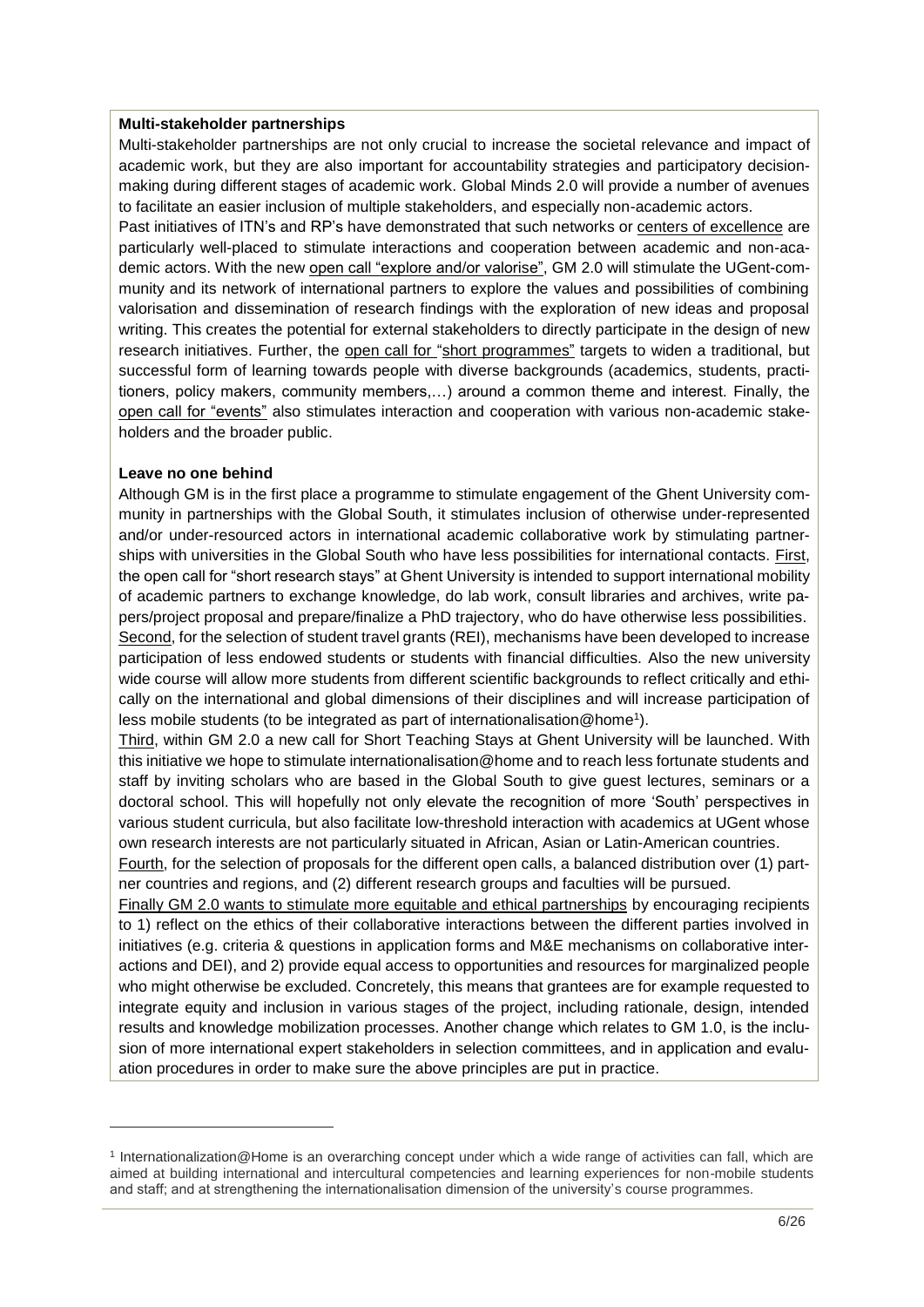# <span id="page-6-0"></span>**Module 2: ToC and strategy**

# <span id="page-6-1"></span>**2.1. Narrative description of ToC**

# **Theory of change**

### **Narrative description of the change process / pathways and assumptions**

*Develop a Theory of Change which serves as a compass for the project strategy. This narrative description of the change process should build further on the context analysis of Module 1 and explain the flow between:*

- *The long-term objective or dream (=impact) to which the GM project wishes to contribute (in line with Agenda 2030, the SDGs and the VLIR-UOS impact areas);*
- *The outcome(s) the project can realistically achieve;*
- *The expected intermediate changes (=results) linked to one or more six standard VLIR-UOS project domains (=domains of intermediate change) and how these will lead to outcomes.*

*When elaborating the Theory of Change, the most important uncertainties / assumptions / risks related to the change process should be identified as well.*

*Make sure to include a description of expected results regarding the uptake of new knowledge, services and applications by external stakeholders.*

With the Global Minds programme, Ghent University strives to contribute to a sustainable equitable society by embedding the institution more strongly in a network of international partners, based on key principles of equity, reciprocity and (social) justice. **The Theory of Change (ToC) starts from the premise that global challenges and global engagement are inherently interlinked**: to gain a better understanding of the interdisciplinary and global dimensions of local realities and challenges, engaging in global and multi-stakeholder partnerships is crucial. **The expected overall impact of GM 2.0 is to increase the engagement of the whole Ghent University community in equitable partnerships with the Global South.** This outcome will further lead to (1) the increase of the production and application of innovative solutions to global challenges; (2) a community of critical global citizens in academic and non-academic sectors and (3) equitable knowledge-driven global partnerships. Global Minds positions itself as a fund that aims in the next five years to facilitate multiple processes of learning and (re)thinking to increase the overall value and impact of international academic collaborative work.

As described earlier, the new programme will build further on the strong pillars of GM 1.0, incorporating more attention to certain aspects, which leads to the prioritization of four domains of intermediate change: 1) research programmes and methods, 2) education programmes and methods, 3) people, and 4) networks and partnerships. An overview of the various instruments planned in GM 2.0, can be found in Annex 3.

For all the domains prioritized, GM 2.0 will put emphasis on support of under-resourced and underrepresented partners from the Global North and Global South, and of collaborations that were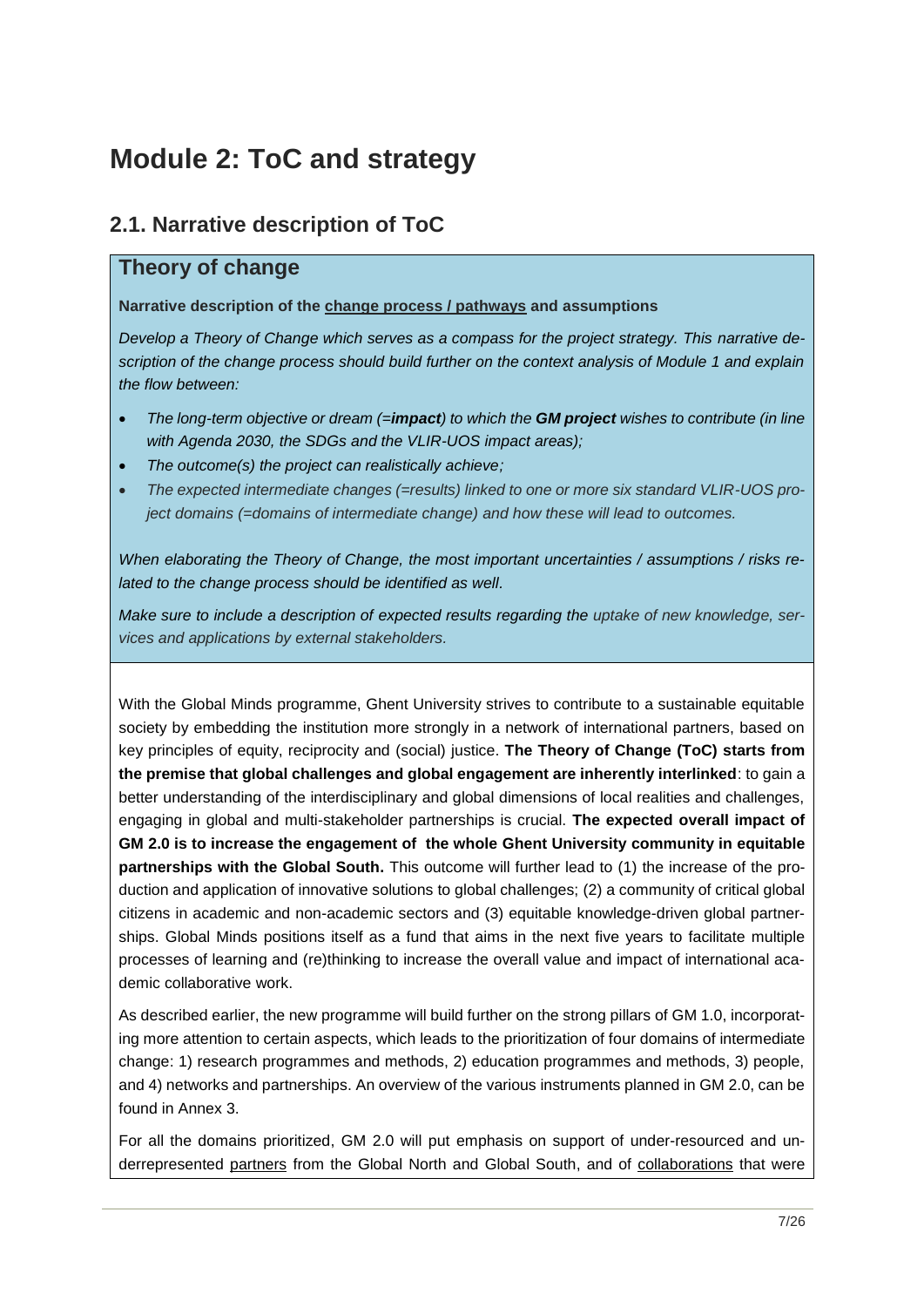underrepresented and less financed in GM 1.0 such as interdisciplinary proposals, student involvement, academics and staff new to North-South collaboration.

The intended overall change can be summarized as follows:

- 1. To increase the common engagement in research with partner institutions in the Global South and to better valorise research findings
- 2. To incorporate a global perspective and to increase the voice of the South in education at Ghent University
- 3. To empower Ghent university community (students, staff and stakeholders) in their global engagement
- 4. To strengthen existing and new long lasting partnerships with universities in the Global South

# **1) RESEARCH PROGRAMMES AND METHODS**

In respect to research, Global Minds aspires to contribute to the mainstreaming of more collaborative research cycles with the objective to enable the UGent-community and its international partners to formulate innovative solutions to local and global challenges. To this end, GM 2.0 will support the exploration and valorisation of needs-oriented high-quality research in equitable collaboration with (non-)academic partners in the Global South. In order to stimulate engagement with new and original perspectives at various stages of the research cycle, special focus lies on dimensions that are generally under-resourced and receive less attention in collaborative work: initiation and valorisation. For this domain, we have reserved 23% of the total GM budget.

With respect to initiation, the facilitation of pre-doctoral stays at UGent (via the open call 'SRS') and exploratory data collection to support joint proposal writing (via the open call 'explore and/or valorise' & 'SRS') will create possibilities for the initiation of new research projects and collaboration. With respect to valorisation, GM 2.0 aims to strengthen the stages of the research cycle that generally follow data collection (writing and valorisation), by providing extra support for international PhD fellows to finalize their theses at UGent (via open call 'SRS'); and facilitating creative initiatives for research uptake and impact creation as well as the opportunity to combine this with the initiation of new research cycles (via the open call 'explore and/or valorise'). Further, to increase multi-perspectivism and knowledge exchange during the research phases of analysis and writing, Global Minds will facilitate institutional stays at UGent (for international scholars via open call 'SRS') and at universities or research centres in the Global South (for early career scholars PhDs and postdocs (partially<sup>2</sup>) based at UGent via open call for 'research or education stay in the Global South').

These various instruments (seed-money) will also lead to important results in the domain of networks and partnerships, as we expect them to generate new collaborations with academics in the Global South and non-academic partners on the short and longer term. Moreover, the call "explore and/or valorise" should result in a better design of research and uptake of research results, as we will later describe.

-

<sup>&</sup>lt;sup>2</sup> This concerns PhD students in sandwich-type arrangements who are based both at Ghent University and at a university in the Global South.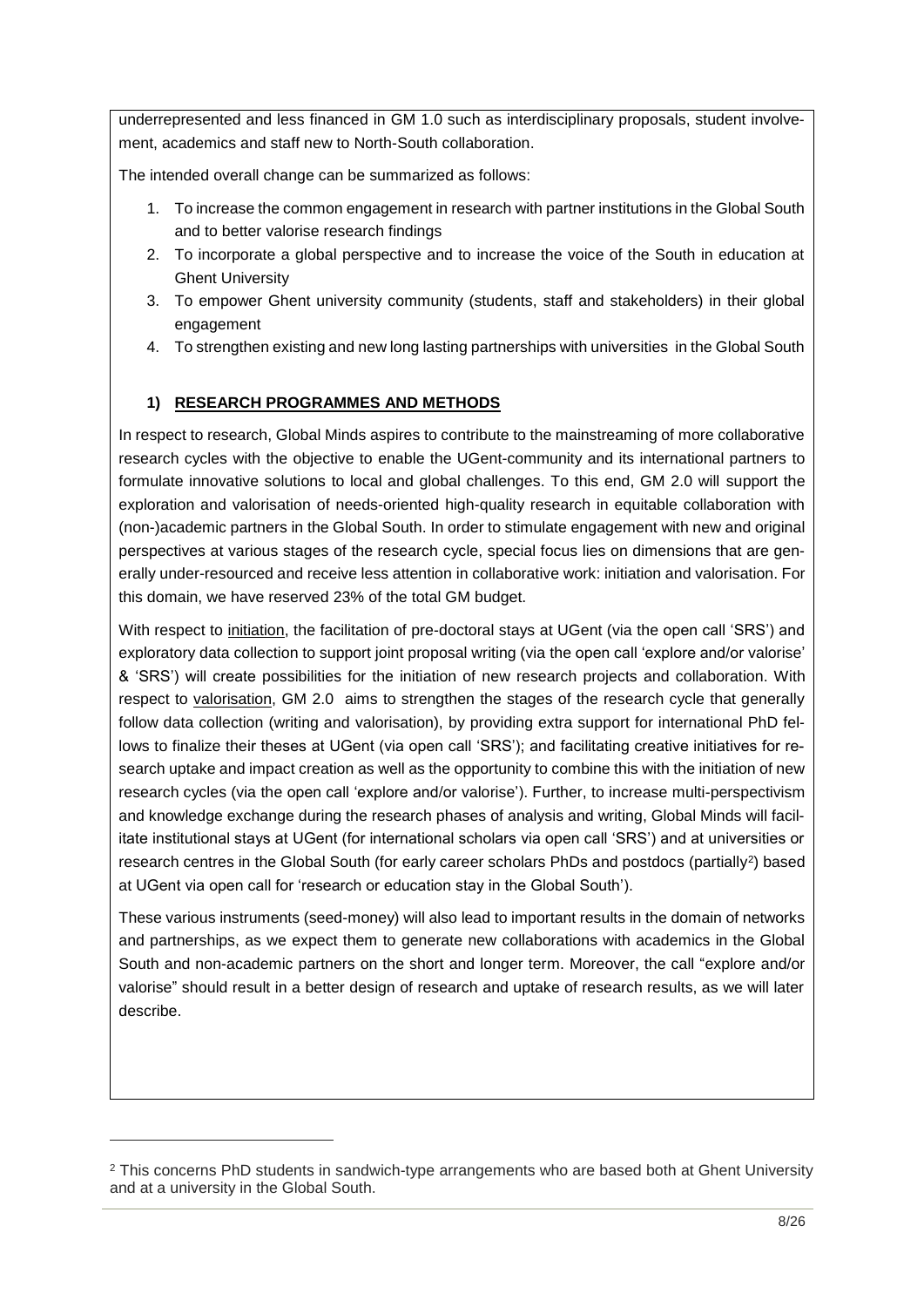### **2) EDUCATION PROGRAMMES AND METHODS**

In putting greater emphasis on education in comparison with the first programme, GM 2.0 pursues the incorporation of global multi-perspectivism in teaching, training and educational programmes at Ghent University, with the objective to increase better understandings of the interconnectedness of the 'local' and the 'global' as well as the complementarity of disciplinary domains. To this end, it will support the advancement of knowledge and expertise of global dynamics, challenges and asymmetries across and beyond the North-South axis, from a variety of international and interdisciplinary perspectives and by supporting increased interaction between Global South partners, students, academics and staff. The next five years, we have foreseen 29% of the total GM budget to realise our objectives.

A first important instrument is the newly created university-wide interdisciplinary course (called 'Global Minds') that promotes global citizenship, critical engagement with global challenges and an ethical reflection on global differences, including complexity and power asymmetries. This course facilitates both the educational and interdisciplinary engagement of UGent-teachers and professors and stimulates collaborating with university partners in the Global South. Third Bachelor and Master students participating in this course will gain international and intercultural competences and the ability to approach societal and global challenges from different scientific angles and with respect for different perspectives (for more detailed information, see Annex 4). The course has been approved by the UGent curriculum commission and will start in academic year 2022-2023. GM 2.0 will support the development and the organisation of the course by providing a half-time teaching assistant position. Secondly, an open call for short programmes will be launched with the aim to enhance the learning and collaborative capacity of students, academics, university staff, policy-makers and practitioners across and beyond the North-South axis on global issues (e.g. short term courses, summer/winter schools, etc.). This will increase the interaction between various knowledge and methodological perspectives in academic (and policy) learning trajectories through multi-stakeholder partnerships. Thirdly, the instrument of student travel grants (REI) to partner countries in the Global South stimulates the mobility of UGent-based students during in-depth learning experiences. All students will be required to follow compulsory preparatory and follow-up sessions organized by UCOS. Global Minds will also support and stimulate the mobility of teachers to share their knowledge and expertise in reciprocal ways while interacting with different institutional environments (via open calls for 'teaching stays at UGent' and 'research or education stay in the Global South'). All these initiatives should increase the educational collaborative capacity of teachers (based at UGent and at institutions in the Global South), and the collaborative learning capacity of UGent-based students during internships or master thesis research stays.

### **3) PEOPLE**

To increase the engagement and interaction with the Global south at the level of people, Global Minds enables students, staff and the wider community of Ghent University to learn and apply knowledge on global dynamics, asymmetries and challenges and to train skills on intercultural communication, critical thinking, and global citizenship. To this end, Global Minds will support closer collaboration and connection between research, policy and the wider public, and the exchange of knowledge and research among scholars and between them and students, the broader UGent-community and its international partners, policy-makers, practitioners, and the wider public. It will also increase the societal relevance of academic collaborative work, and students' public engagement with academic material.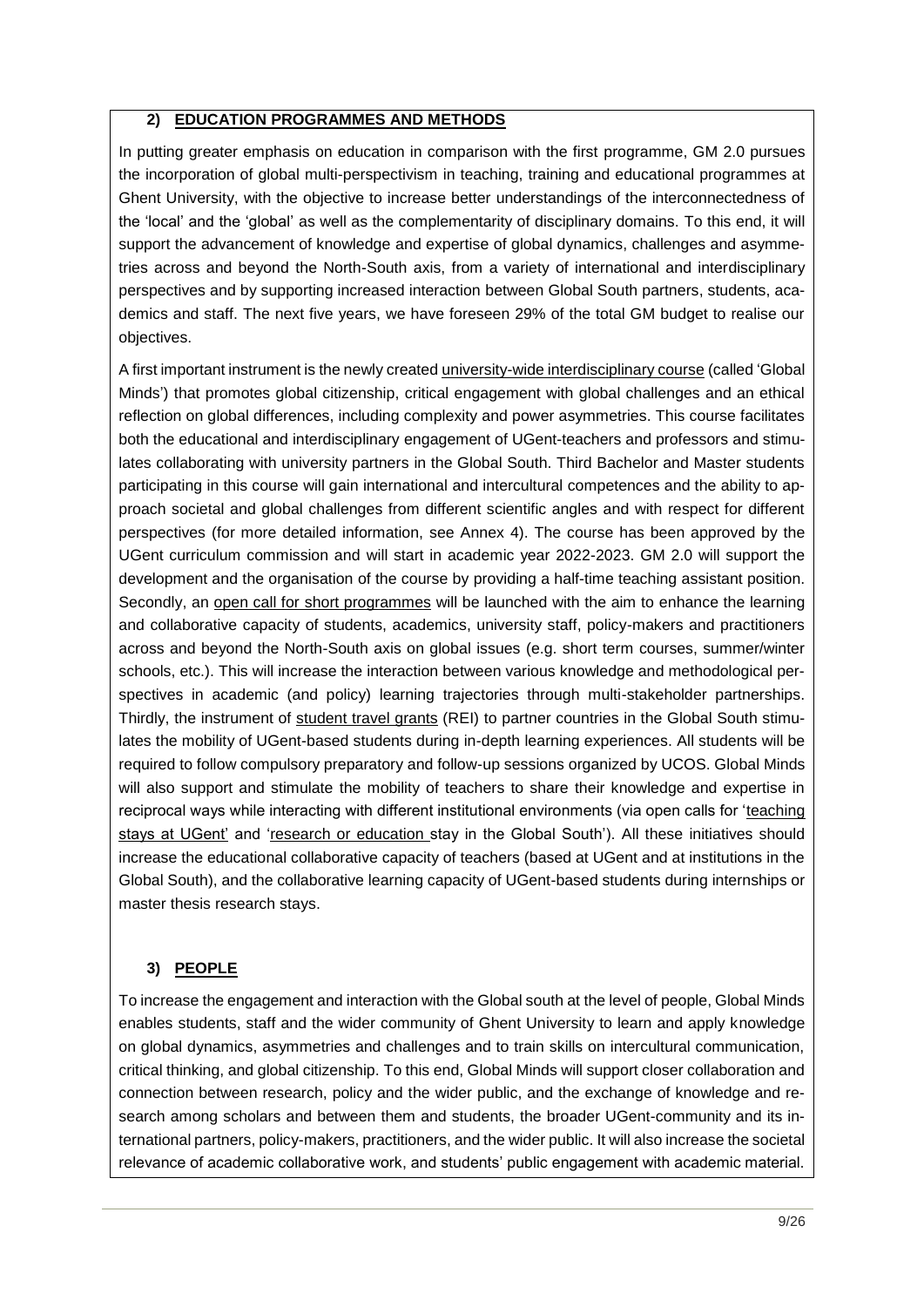By launching an open call for the organization of events (workshops, conferences, film festivals, exhibitions etc.), numerous people (students, staff, practitioners, policy makers ...) will be sensitized on a diverse range of global challenges and/or trained in a diverse set of skills. As we learned in GM 1.0, some opportunities come unexpected. Therefore we have again foreseen a small budget to support other small initiatives that can help build a supportive learning environment for students, alumni, staff and researchers, to strengthen their knowledge, skills and attitudes in relevant domains. For instance, in follow-up of the first GM programme, we have been able to re-establish a training project with 'entrepreneurs for entrepreneurs', for (international) PhD students wishing to develop a Global South business plan.

It is important to highlight that instruments from other domains will also have a significant impact on the domain of people. For instance, the student travel grants will train students how to collaborate with local communities within complex societies and will improve their critical reflection and understanding of global inequalities. As these travel grants are only granted to students who plan a research or an internship for an accredited course, we believe this initiative is best placed in the domain of education. Other instruments such as the university-wide course, short training programmes, short teaching stay, but also initiatives organized by regional platforms and ITN's, research and study stays in the South will strengthen knowledge, skills and attitudes of students, alumni, staff and researchers at Ghent University and external participants. In short, initiatives from all prioritized domains will further strengthen the outcomes on the level of people. As illustrated in the budget annex, in the instrument distribution per domain annex, the largest budget has been allocated to the domain of people, when also secondary domains are taken into account.

## **4) NETWORKS AND PARTNERSHIPS**

Multi-stakeholder partnership networks are crucial to build global communities of academic and nonacademic peers that create connections across disciplinary, institutional and geographical boundaries. GM 2.0, therefore, wants to create new and strengthen existing networks that function as centers of excellence in understanding and addressing global challenges. Important to take into account here is, that in order to increase the sustainability of such networks, these actions are embedded in a more general institutional internationalisation policy at Ghent University and based on reciprocal contributions from network-members.

Based on good practice during the first five years, Global Minds continues with three models of centers of excellence: 1) Regional Platforms; 2) International Thematic Networks; and 3) Strategic Institutional Partnerships. These instruments will all together receive 42% of the total GM budget.

## a) Regional Platforms (RP's)

-

The inclusion of Regional Platforms in GM 1.0 funding was highly positively evaluated by Syspons. GM 2.0 will further support 3 regional platforms: the Africa Platform (GAP), Central and South America Platform (CESAM), and the Southeast Asia Platform (ASEANplus).<sup>3</sup> These platforms offer support, facilities and advice to expand existing or set up new forms of cooperation between the Ghent University community and international partners. The RP's are a policy tool helping the faculties to realize their respective internationalisation agendas. Each of the faculties is represented in the platform steering groups. The overall aim of RP's is to (1) act as centers of expertise on the region both in terms of political, societal and scientific developments, (2) bring together all relevant academic and

<sup>3</sup> For more information, see: [https://www.gap.ugent.be/,](https://www.gap.ugent.be/) [https://www.ugent.be/cesam/en,](https://www.ugent.be/cesam/en) <https://www.ugent.be/aseanplus/en>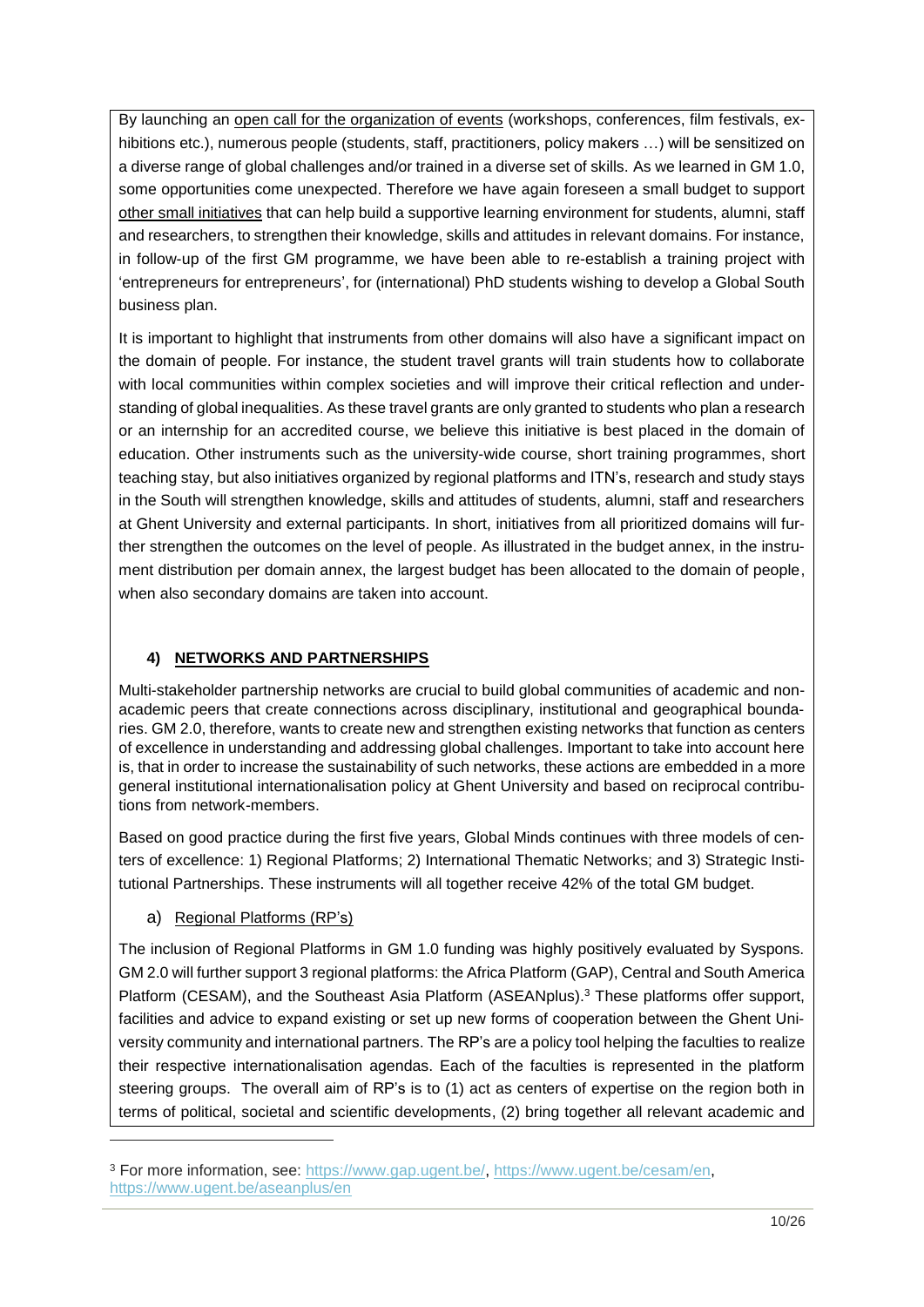administrative expertise and look for synergies with external know-how, (3) support the development of new initiatives in mobility and new forms of cooperation, they strive for impact in the region and on the external policy towards this region and (4) promote the expertise and activities of Ghent University and its country-based partners towards the region of focus.

## b) International Thematic Networks (ITN's)

GM will further support ITN's with a strong link to the Global South (currently, the following centers of excellence are supported: Governance in Conflict, Cafrinat, Plant Biotechnology and Breeding, Climate Migration and Health, ANSER and MYTOX-SOUTH).<sup>4</sup> The ITN's are cooperative networks consisting of Ghent University staff members and international partners concerning a specific topic of excellence in education and research. An ITN (1) offers an added value through synergy by strengthening the existing capacity and expertise within Ghent University, and/or strengthening the capacity of partners in the Global South, (2) offers support to members of the Ghent University community in the chosen disciplines to engage internationally, (3) supports the development of new initiatives in mobility, research, education and service to society. It strives for an increase both in the quality and in resources for the work done within Ghent University around this theme and (4) promotes the excellence of the institution in this field, thus contributing to the position as an important partner in education, research and service to society.

GM 2.0 also wants to build further on Ghent University's experience with the added value of thematic centers of excellence to international cooperation in GM 1.0. To enhance the overall impact of these networks and the collaborative capacity of the members to each other as well as in their engagement with external actors, GM 2.0 will support the members of each network to jointly conduct a 'capacity building workshop', guided by an external moderator in the first two years of funding. In line with the premise of the Theory of Change that global challenges (on the level of knowledge) and global engagement (on the level of collaboration) are inherently interlinked, the workshop will aim to increase both the collaborative quality and the knowledge base of the network as a whole. The networks will be able to choose from a number of broad thematic options that align with the priority themes of VLIR-UOS, Ghent University and the ToC, to be further tailored and concretized to the specific needs of the network. Suggested options are Digital for Development (D4D), Decolonization, and Impact.

- Digital for Development (D4D) is a priority theme for VLIR-UOS. Yet also at Ghent University and certainly in the past two (pandemic) years, digital capacity has proven to be a crucial aspect of international collaboration. In their narrative reports, several of the existing networks have stated that this triggered both a learning curve as well as a more broader rethinking of the opportunities, ethics and challenges of international cooperation at a distance. GM 2.0 wants to offer the possibility to build such digital capacity or to engage in digital education and research.
- Decolonization is a priority theme for VLIR-UOS. At Ghent University interest is growing to understand the particularities of what decolonization means in theory, practice and could signify for the collaborative dynamics of partnerships. Some interesting initiatives at faculty-level have already been supported by GM 1.0. GM 2.0 wants to take this further by offering the possibility for network-members to jointly explore what decolonization concretely signifies for their knowledge fields as well as for the partnership dynamics that support these.
- Impact and uptake are central to the societal relevance of academic work but received less attention in the first Global Minds programme. For the next five years, GM 2.0 wants to take this issue more at heart by supporting networks to build capacity in establishing and/or sustaining bridges between research and policy.

-

<sup>4</sup> For more information, see: [https://www.ugent.be/en/research/funding/devcoop/glob](https://www.ugent.be/en/research/funding/devcoop/globalmindsfund.htm#3.InternationalThematicNetworks)[almindsfund.htm#3.InternationalThematicNetworks](https://www.ugent.be/en/research/funding/devcoop/globalmindsfund.htm#3.InternationalThematicNetworks)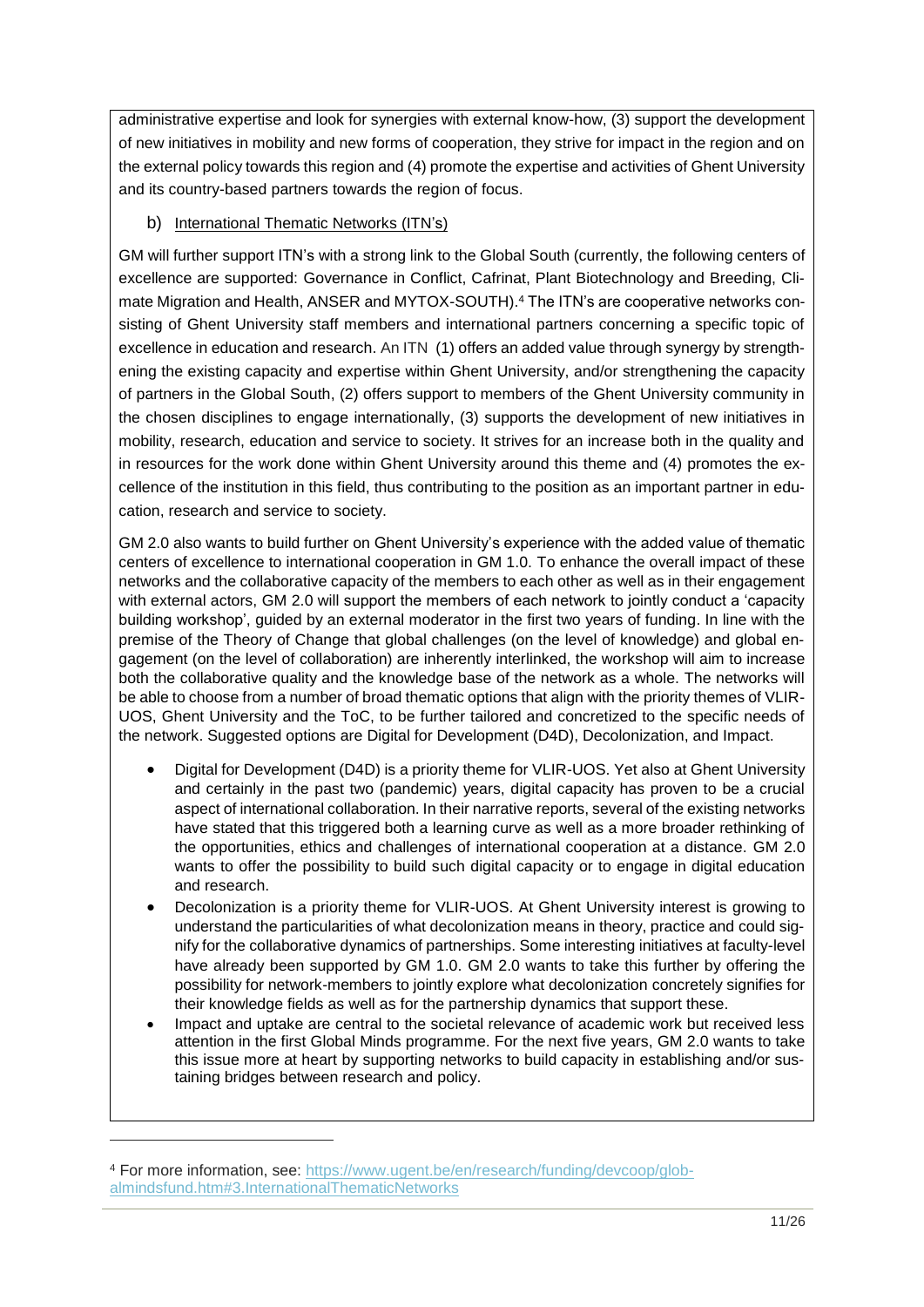c) Strategic Institutional Partnerships (SIP's)

SIP's are formal, long-term and multi-dimensional cooperation partnerships between Ghent University and an international institution, with whom Ghent university has in the past build up strong relationships (e.g. as a formal Partner Institution in a VLIR-UOS IUC programme). The partnership is based upon mutual recognition and upon a joint investment on an equal and/or complementary basis. SIP's are platforms open for bottom-up ideas, initiatives and opportunities. A SIP is not bound to one project but acts as an umbrella for a pool of different projects with a specific partner and should be the incubator to attract external funding, and start-up of initiatives in new areas. A SIP acts as a laboratory to further study how university cooperation leads to sustainable and long lasting effects in local communities. They offer a maximum range of opportunities to faculties, departments and individual staff and students of Ghent University to engage with well-known preferential and high quality partners in the Global South together with the prospect of institutional support and recognition. The SIP's also provide an ideal environment for students, junior and senior staff members of Ghent University to have first experiences with Global South partnerships.

Based on an analysis of GM 1.0, including a joint evaluation meeting with SIP-coordinators, GM 2.0 also aims to further increase the impact of the intended strategic goals of the SIP's, and in support of the collaborative quality between university partners. For this reason, GM 2.0 will offer SIP-candidates a planning year in order to develop a joint vision and workplan for the intended strategic partnership. Additionally, in order to increase synergies, the transfer of organisational expertise, and good practices between different SIP's, an administrative coordinator will be appointed to further support the work and activities of the inter-university partnerships.

Besides the four core domains of intermediate change we also address two other domains as secondary domains of change.

With respect to **OUTREACH AND POLICY SUPPORT,** Ghent University's GMP aims, with the launch of the open call explore and/or valorise, to support and facilitate initiatives that focus on valorisation of research from the very start of needs-oriented project proposals to translating research results in valorizing tools and the organization of events to end users or intermediaries. As this will be a combined call, for both the exploration and valorisation of research, we believed it was better placed within the domain of research, although the expected outcome will be significant for the domain of outreach and policy support in terms of increased contact with non-academic partners, increased societal relevance of research, the development of valorizing tools (e.g. podcast series, exhibition, film, ...), the dissemination of research findings to research communities, policy-makers and practitioners. Increased collaboration with various external stakeholders is also an important objective we wish to realize through the International Thematic Networks (focusing on SD-relevant topics with Global South partners) and Regional Platforms (focusing on the Global South), as illustrated above.

With regard to the level of **SYSTEMS, POLICIES AND INFRASTRUCTURE,** Global Minds is a flexible programme and also on this level, learning will be an important focus. The experience of GM 1.0, has already led to the finetuning and reformulation of formats of the open calls. This is a permanent evaluation that will be further monitored by the GM coordinator. Furthermore, Global Minds offers a unique opportunity to both identify needs in relation to Global South partnerships and to help formulate adequate solutions. These can be built into the GM programme (e.g. as happened when the call SRS was launched during GM 1.0 and later was refined in order to allow sandwich PhD scholars with less than 24 months funding for a stay at Ghent University to apply for extra funding); but it can also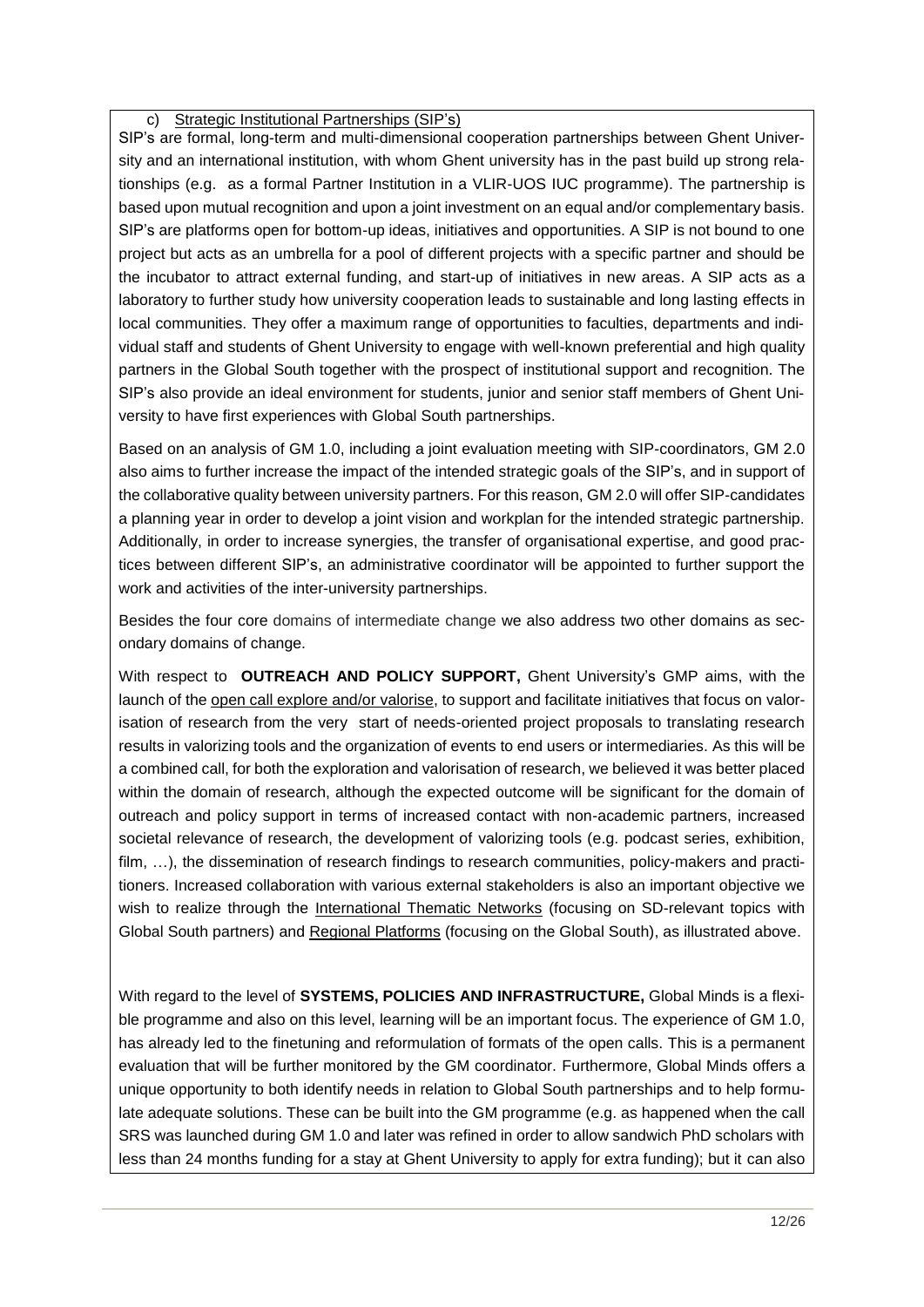lead to adaptions in wider university policy systems (such as the reformulation of the evaluation criteria in the BOF DOS scholarships programme). As illustrated above (see section project vision), GM 2.0 wants to stimulate more equitable and ethical partnerships by encouraging reflection on the ethics of collaborations and by providing equal access to opportunities and resources. We expect that this focus will lead to the identification of important needs or gaps.

Another change which relates to GM 1.0, is the inclusion of more (international) expert stakeholders in selection committees, and in application and evaluation procedures in order to make sure the above principles are put in practice.

Furthermore it is important to emphasize that all initiatives within GM 2.0 are embedded in the general policies of Ghent University and in particular in the Integrated Policy Plan for Internationalisation of Ghent University (approved in 2019). Several GM actions (such as green mobility, fair trade, …) also fit within the sustainability policies developed by the Green Office at Ghent University aiming at reducing the environmental foot print of the university or to act as a model institute in sustainability. For various initiatives, there has been a close collaboration with the Unit Partnerships Global South and we plan to maintain the good partnership. Ghent university is also a forerunner with regard to Human Rights Policy, Research Ethics and Ethics Dumping as the first university in Flanders and beyond who has introduced dedicated policies. Ghent University stimulates respect for human rights and minimizes the risks of human rights violations. Each cooperation agreement, including those with partners in the Global South, contain a human rights clause and in case of serious violation, the agreement can be terminated. This has e.g. led to a serious discussion on our collaboration with universities in Ethiopia. A Committee on Human Rights Policy and Dual-Use Research advises Ghent University staff on concrete dossiers, any planned cooperation, the human rights impact assessment, and possible measures to limit the risk of human rights violations. Finally, colleagues from the international education office, in close collaboration with the Regional Platforms, stimulate initiatives for alumni and plan to open up new alumni chapters in e.g. Ethiopia, Nigeria and possibly other continents. All these initiatives (this is a non-exhaustive list) are relevant for GMP, but fall outside the scope and financial support of the Ghent University GMP and are therefore not identified as core programme domains.

*Apart from the narrative description of the ToC, additional ToC-related project data need to be filled out in Annex 1, which is currently in an Excel format. In order to complete module 2 in Annex 1, please:*

- *select the relevant project domains for your project*
- *formulate an intermediate change statement per selected project domain*
- *formulate activities/identify deliverables*

# <span id="page-12-0"></span>**2.2. Project strategy**

#### **Global citizenship in the project strategy**

*Describe how the proposed project will address global citizenship by elaborating on:*

- *the vision of the institution on global citizenship (education)*
- *how the proposed project will enable the institution to provide a conducive environment for its staff, students and alumni to act as critical global citizens*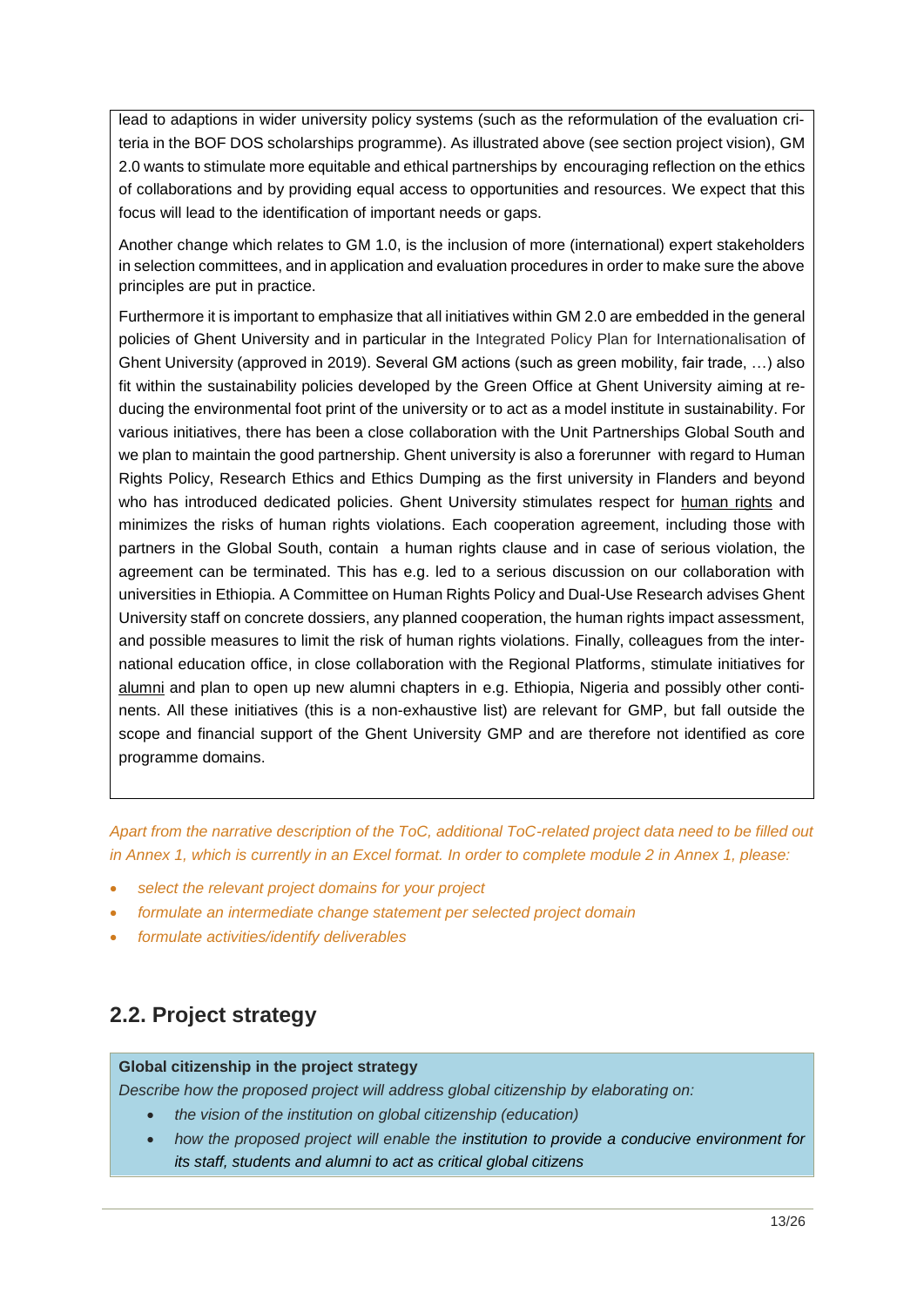- *the various methodologies/instruments (e.g. education, reciprocal mobilities, REI,…) that will be deployed*
- *the role of different stakeholders and target audiences*

In its Integrated Policy Plan for Internationalisation, Ghent University strives to maximize the range of international learning opportunities for students, researchers and staff with the aim of creating an enabling environment in which they can become committed global citizens with broad international and intercultural competences. Global Minds positions itself within this institutional vision as a fund that supports this goal with emphasis on the Global South.

First, Global Minds allows the exploration of new and original ideas with (underrepresented) international partners via seed-money; and facilitates the integration of multi-perspectivism in teaching and learning (e.g. by co-organizing short programmes with partners in the South, inviting a guest lecturer from the South for a short teaching stay at UGent; or doing a "research or education stay" at a university in the Global South through the travel fund). This approach stimulates staff, academics, PhD researchers, and students to think globally while acting locally, and learn through multi-perspectivism (one of the core values at Ghent University) with special attention for perspectives from the Global South.

Second, by including international partners and other direct stakeholders in application and selection procedures as well as M&E mechanisms, Global Minds 2.0 will create pathways for institutional learning and rethinking. In this way, UGent aims to gain a better understanding of how academic collaborative work is being shaped, perceived, imagined and evaluated by different parties of a collaboration. Further, by facilitating democratic decision-making processes at the level of partnerships and GM selection committees, Global Minds aims to build institutional learning capacity on how to create conducive (policy) environments for more equal grounds of dialogue. More specifically, selection committees will be composed of experts with various backgrounds, including gender balance and representatives of specific target applicant groups (students, international partners, COS-members). Application and evaluation procedures would include criteria and questions that target input from the direct team-members of a collaboration: UGent-budget holders, candidates, co-organizers.

Third, from the academic year 2022-2023 onwards, a new university-wide course called 'Global Minds' will offer a critical introduction to global challenges and debates on global justice integrating different scientific disciplines. It will focus on the interaction between science and society and allow students from different scientific backgrounds to reflect critically and ethically on the international and global dimensions of their own disciplines and work fields. The course promotes critical engagement with global challenges and an ethical relationship to differences, including complexity and power asymmetries. It does so by addressing unequal power relations in historical and contemporary processes of globalization, highlighting multiple scientific and societal perspectives, with special attention to perspectives from the Global South. Interdisciplinarity and multi-perspectivism are central to the course, addressing not only convergences and similarities, but also embracing difference and debating conflicting positions in the academic and societal debate on global challenges and global justice. The course will focus on the following competences:

- 1. Students are aware of the interaction between science and society, and have insight in intercultural and international scientific and societal debates on global challenges
- 2. Students are able to critically and ethically reflect on the global dimensions of their own academic discipline and work field, from different scientific and societal perspectives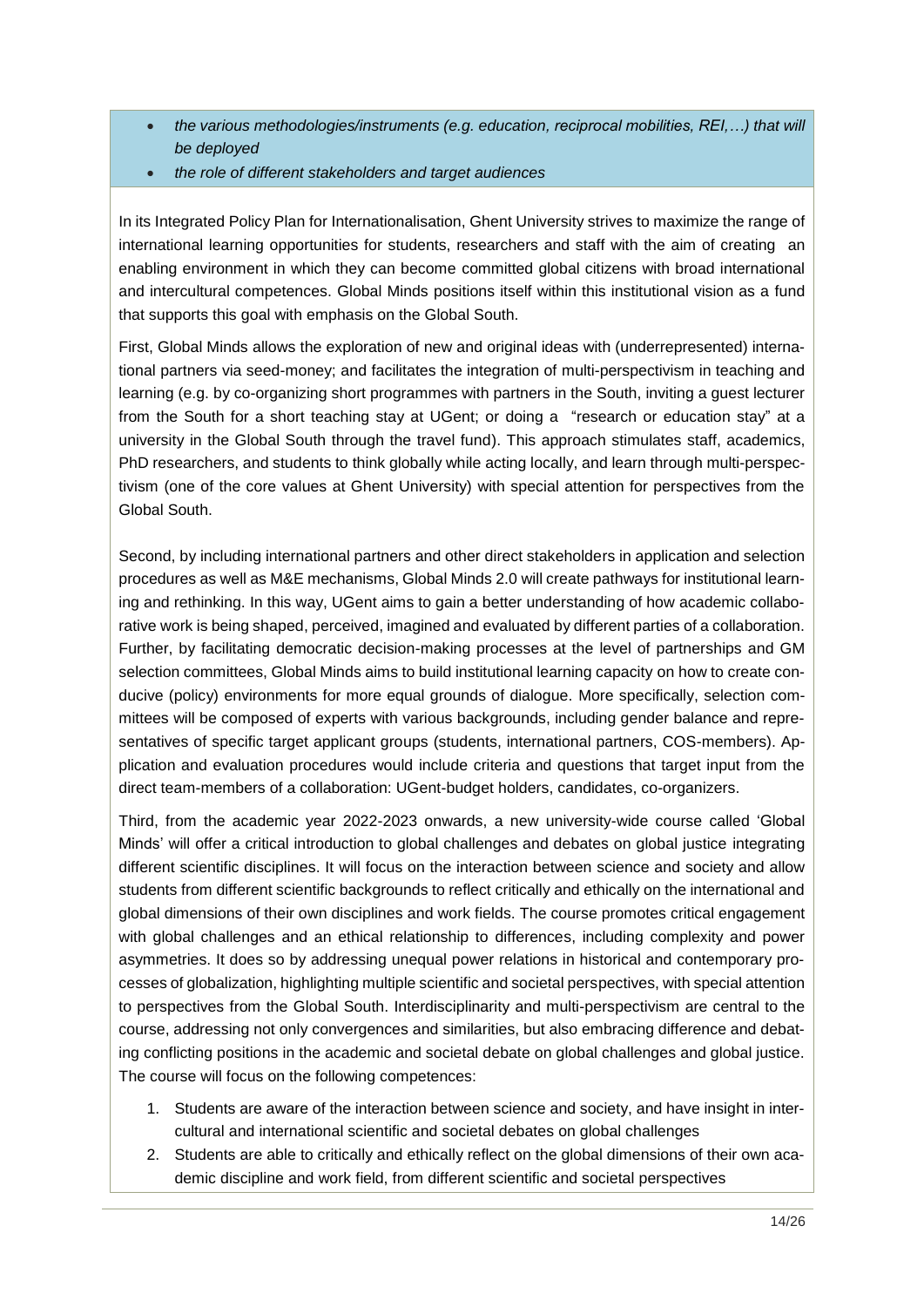- 3. Students are aware of the ethical dilemmas involved in global challenges and are able to reflect on these multidisciplinary problems from different angles, including especially perspectives from the Global South
- 4. Students acquire intercultural critical skills, respect for diversity, pluralism and solidarity and are able to apply them in their own academic work

The development of this course has been facilitated by the GM coordinator during GM 1.0. The SDG lectures that have been successfully organized in several faculties during GM 1.0, were a first exploration towards a more ambitious university wide integrated programme. After an introduction meeting with faculty representatives (invited through the COS) in February 2021, a team of 4 ZAP/AAP members from the faculties of Arts & Philosophy, Psychology & Educational sciences and Political & Social sciences has developed the core structure of this course, that will be further refined in collaboration with all faculties and financially supported by GM 2.0. In the future, we aim to further advance and organize this course in collaboration with a Global South partner institution, so that the full potential of mutual learning trajectories with students from the Global South and North can be achieved. More detailed information on this course can be found in the concept note (Annex 4).

#### **Gender in the project strategy**

*Reflect on the actual gender situation at your institution and explain the potential impact of the project strategy: what will the project do to fix the numbers, fix the organisation, fix the content of the project in relation to gender (cfr. three fixes model mentioned in [the VLIR-UOS](https://cdn.vliruos.be/vliruos/VLIR-UOS%20Gender%20policy%202020-2024%20final.pdf) gender policy. If possible, please provide gender-specific data.*

#### *Explain the project priorities in terms of the integration of gender in the project strategy.*

**To fix the content**, gender will be taken up in GM application forms, as part of a broader issue of diversity, equity and inclusion (DEI) and in accordance with other calls for internationalisation. Following question will be asked : "Diversity, equity and inclusion are core values of GM and are thus central to this call. How do you ensure that there is no discrimination in your project, you are being fair and providing equal access to opportunities and resources?". This criterion will be part of the evaluation rubric. Further, applications targeting specific gender issues in the Global South will be prioritized, as will be indicated in application forms and evaluation criteria.

**To fix the numbers**, special attention will be given to gender balance in the selection of Global Minds proposals. As will be mentioned in the call documents, priority will be given to proposals involving female candidates in the North and South. This will be especially important for the open calls SRS, STS and for SIP research funding.

**To fix the organisation**, budget extensions will be guaranteed to reduce the potentially adverse consequences of maternity leave for all GM grantees.

#### **Environment in the project strategy**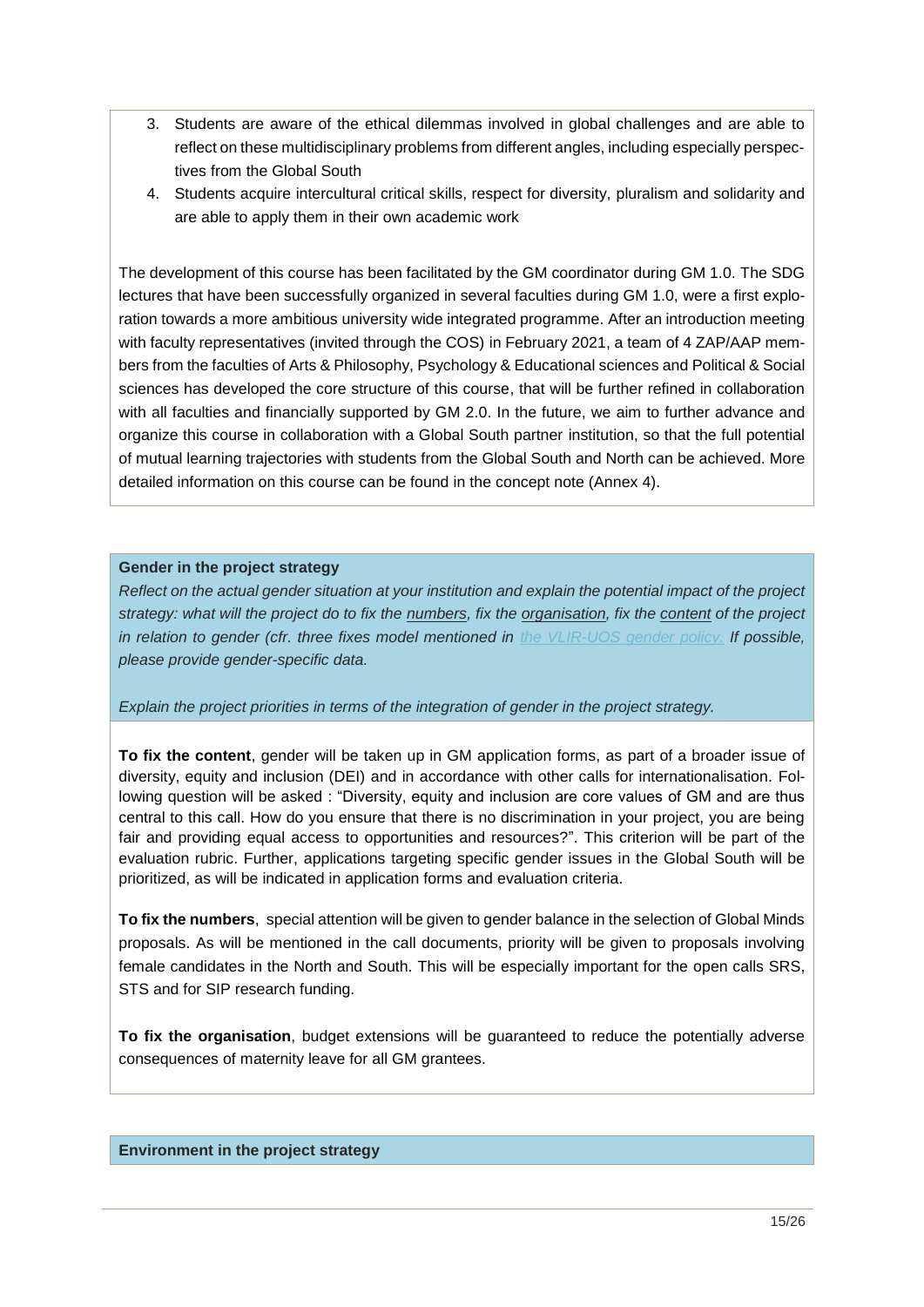*Explain the potential influence of the project on the environment and explain how the project will integrate environmental priorities in its strategy and overall policies of the institution.*

First, applications targeting specific environmental issues in the Global South will be prioritized, as will be indicated in the call documents and evaluation criteria (as was done in GM 1.0 with the criterion of development relevance). Ghent University has specific knowledge with regard to the effects of climate change in various regions in Latin America, Africa and Asia (e.g. CO2 measurement tower in DR Congo, increase of droughts and decline of biodiversity in various parts of the world, as well as its impact on agro-ecosystems, migration and health(care), etc.) and will continue to support projects addressing environmental issues and its broader multi-layered effects.

Second, in accordance with other calls for internationalisation and as part of the UGent sustainable travel policy, GM applicants will need to argue the necessity for travelling (and the corresponding travel budget) in the GM forms (in comparison with on-line activities). We will also prioritize longer stays over shorter research or educational stays in GM 2.0, as part of our sustainability policy.

For GM grantees, we also plan specific incentives to promote digital solutions where possible:

- The ITN's will be offered the possibility to conduct a GM-supported workshop on digital ethics and capacity that seeks to strengthen the collaborative quality among partners as well as increase their knowledge base (*see section ToC*)
- GM 2.0 formats will specifically mention that virtual initiatives will be accepted and supported
- For intervention-types that specifically seek to facilitate international mobility, digital and online alternatives will be accepted and supported. For instance, for the open call STS at UGent, digital support can be provided such as coverage for internet costs, or access to online UGent library for a limited time period. Digital support for the organisation of workshops, conferences and seminars (e.g. costs for live streaming) can be provided for all GM instruments.

### **Project sustainability strategy**

*Describe the challenges for sustainability of the project results after VLIR-UOS funding in terms of capacity retention, continuation of improved research/education/extension activities, dissemination of results, gender balance, etc. and the possible strategies to tackle those challenges.*

Global Minds is a 5-year programme, which inherently poses challenges for sustainability. This is the main reason why the GMP is incorporated in the general IPPI of Ghent University. Formats such as RP's, ITN's and SIP's are only partly supported by the GM fund. These centers of expertise are further supported through more durable co-financing mechanisms, embedded via UGent budgets and contributions from international partners. This allows to increase their action radius beyond the VLIR-UOS country list and to focus on collaborations with institutions from other countries, outside the GM framework. For RP's, GM only covers 50 % of the total budget, for ITN's only 30 % and for SIP's only 25 %. This co-financing mechanism was pointed out as a good practice in the mid-term evaluation by Syspons.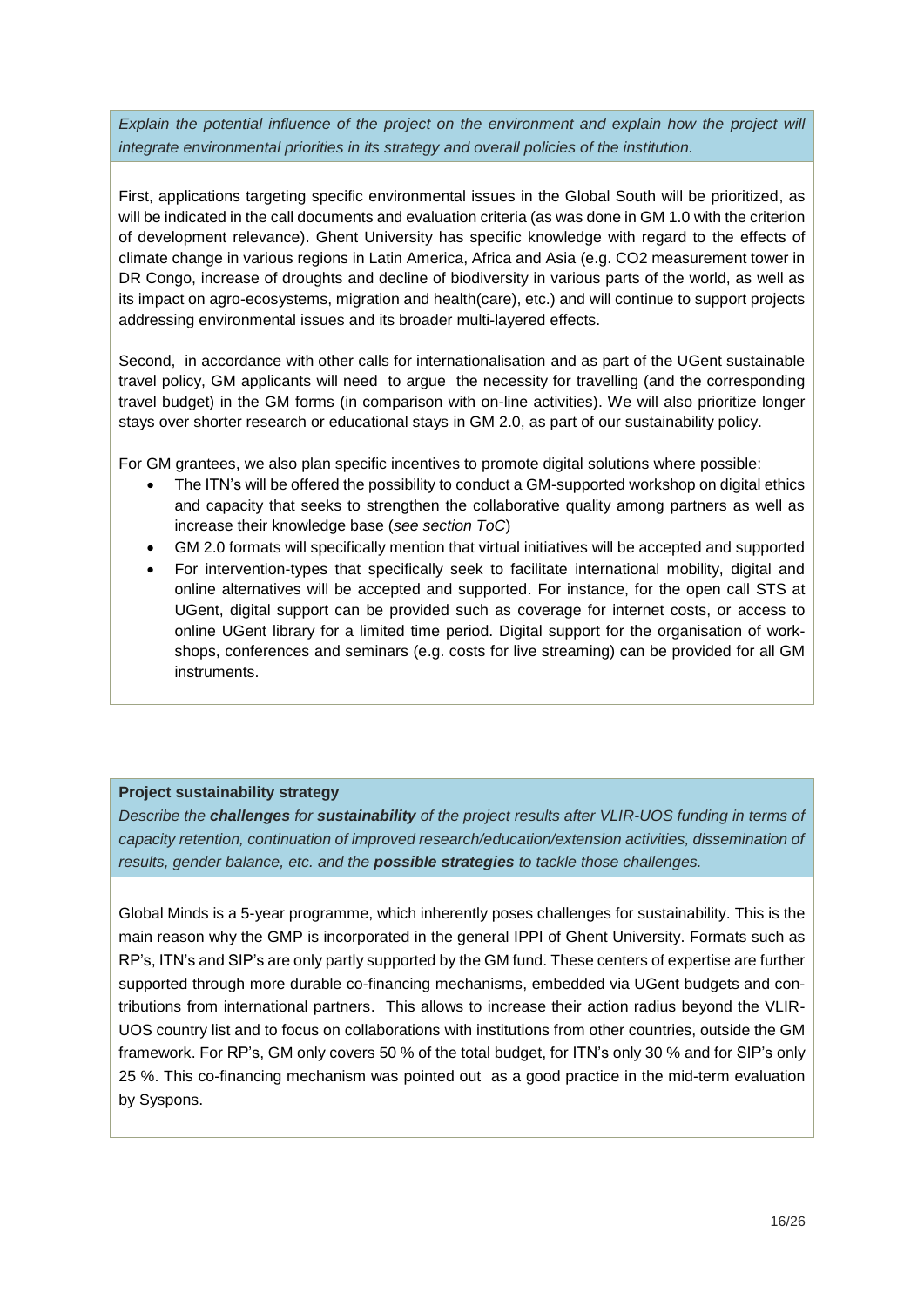While the open calls focus on short-term initiatives, they do not operate in isolation from other incentives for international cooperation. They mainly put emphasis on the under-resourced aspects of international academic collaborative work, and in extra support for under-resourced partners. This enhances first and foremost the sustainability and long-term impact of ongoing collaborations. Furthermore, we expect that several links will be established between different programme lines (as we learned from GM 1.0): e.g. collaboration between centers of excellence and/or promoters from small GM grants, grant holders starting with a GM explorative mission and further engaging in broad valorisation initiatives, etc. This means promoters will be better equipped to face challenges, e.g. by increased access to UGent colleagues and international partners on certain topics, by increased access to external programmes and funding, etc. In this sense, GM aims at creating a strong alliance of different researchers, teachers, students and staff in Ghent and abroad, to face challenges together.

The prime strategy of the GM fund is not to provide core funding, and become a funding stream for structural financial gaps. To the contrary, the envisaged role of Global Minds is to act as an innovator by creating multiple avenues for initiation, learning and rethinking in order to innovate international collaboration at Ghent University. The GMP ideally changes and transforms its course over time as the institution grows stronger by finding ways to structurally address both the challenges and innovative ideas revealed by GM-initiatives and proposals. Keeping track of lessons learned will open up opportunities for institutional debate and positive change and impact, leading to sustainable and longterm impact of the GM-project results.

# <span id="page-16-0"></span>**Module 3: Organisation**

#### **Project organogram**

*Free format, short description of the project organisational structure and main communication channels / organisational flows / decision-making bodies should be included.*

The GMP is fully embedded in the IPPI of Ghent University and falls under the responsibility of the Director of Internationalisation (DI). From 2022 onwards, a new overarching Council for Internationalisation (INR) has been created, consisting of the DI, the rector or vice-rector, the chief academic administrator, the directors of the Research and Education Department, representatives of the professorial staff (ZAP) assisting academic staff (AAP), administrative and technical staff (ATP) and student representatives. This is the advisory body for the Board of Governors for all transversal aspects of internationalisation, and it evaluates and coordinates the implementation of the IPPI in consultation with the different actors involved. The INR is supported by thematic workgroups and the Committee for Development Cooperation (COS). Both the INR and COS are gender neutral in their composition.

The COS advises the INR on topics and policies with regard to Global South partnerships as well as the collaboration with VLIR-UOS and DGD. All GM call documents and the feedback from selection committees for GM proposals are presented to the COS for last feedback in order to make final decisions. The COS consists of the Director of Internationalisation, the chief academic administrator, the directors of the Research and Education Department, ZAP of each faculty, Global South experts of each faculty, representatives of AAP, ATP and student representatives. The secretariat is taken up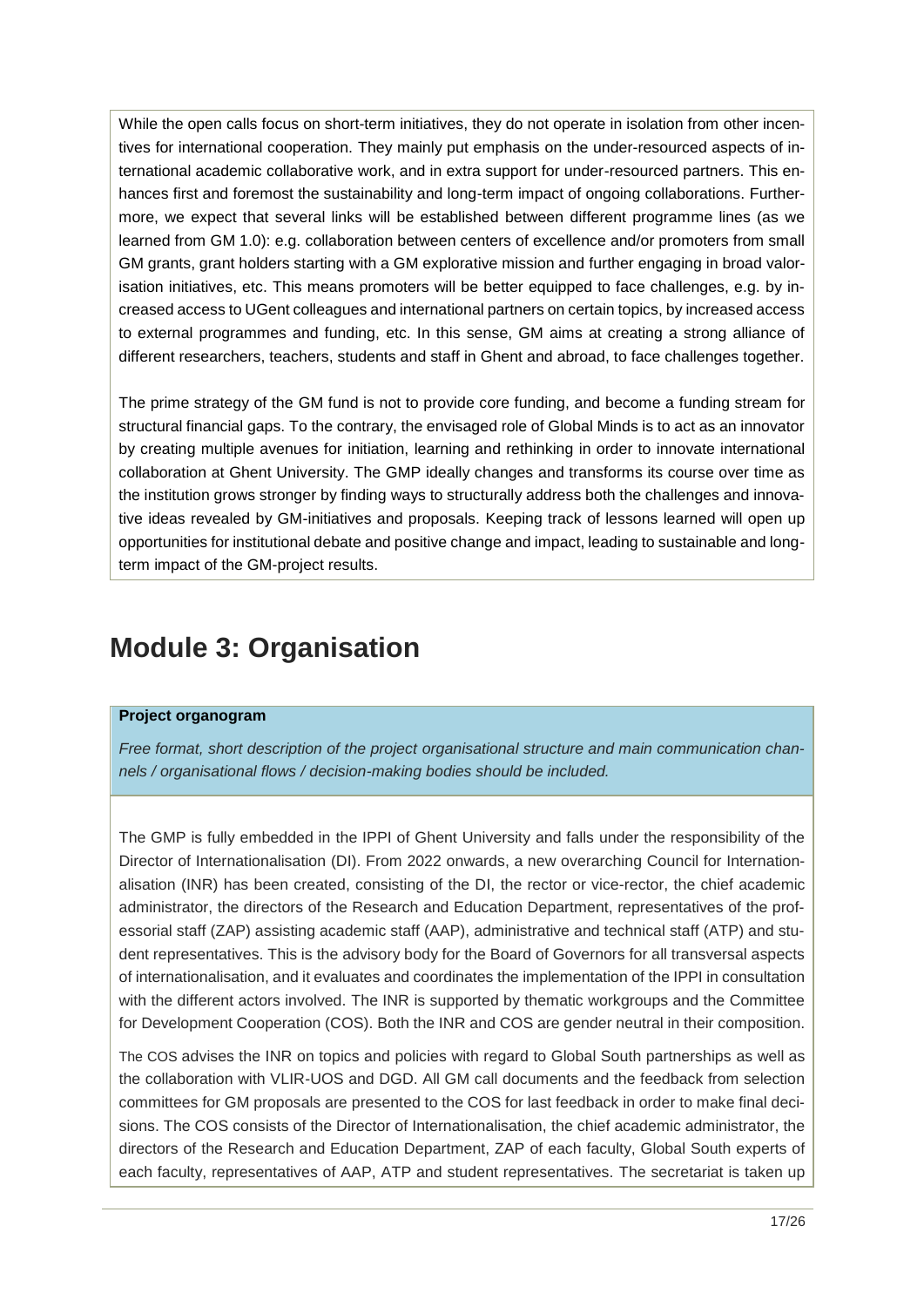by the Unit Partnerships Global South. After approval by the COS, all calls are launched on the GM website and widely spread through the channels available at the university (weekly BOZI newsletter announcing calls for (international) education and research proposals, internal newsletter for staff or students (depending on the target group), …).

Specific selection committees are installed for the different calls, in general consisting of the chair (the director of internationalisation), a secretary (member of the ICOS team) and 3 ZAP members (one per cluster of faculties: alpha, beta and gamma). Hereby we try to involve also ZAP members with an international background. In GM 2.0 we will experiment with involving members from Global South partnerships, in particular for those calls that also are accessible to researchers from the Global South.

Furthermore, a new GM Steering Committee will overlook the progress of the programme and will formulate recommendations for adaptations to the COS. This committee will meet 3 to 4 times during the academic year and exists out of the Director of Internationalisation, the GM coordinator, the Head of the Research Co-ordination Office, the head of the Internationalisation Office, and three faculty (GS) representatives (alpha, beta, gamma) from the COS. For GM 2.0 we will also create an advisory body with members form our institutional Global South partners who will review once a year the progress of the GM project and advise on improvements of the programme so that it better meets both the needs of the North as the South.

The daily management falls under the responsibility of the Global Minds team, consisting of a Global Minds coordinator, a Global Minds collaborator and technically assisting colleagues, from the Unit Partnerships Global South. The GM coordinator will monitor the GM results and outcomes.

In this context, the GMP 2.0 proposal has been developed. After the general outline had been presented to and discussed with the COS and the steering committee of the GM financed scientific project (see section project vision), a first draft, written by the GM coordinator and researcher working on the GM financed project, was sent to the Global South experts from the COS, the Director of Internationalisation and the coordinator of the Unit Partnerships Global South for feedback. After revision, an adapted draft has been provided to the COS, before finishing the final proposal.

#### **Systems and procedures**

*Briefly explain how project implementation will take place in terms of systems and procedures*

*Specific attention should be paid to the description of selection systems/procedures at the level of your institution, thereby elaborating on:*

- *measures to ensure the impartiality, efficiency and transparency of selections;*
- *how attention to gender, environment, the three SDG principles and other priority themes (decent work, human rights, D4D) will be incorporated into selection procedures*
- *how the institution will ensure that selected projects will effectively contribute to the broader GM outcome.*

As a university, we are responsible for the quality and academic standards of research and education organized at Ghent University. All Global Minds activities fall under the general quality assurance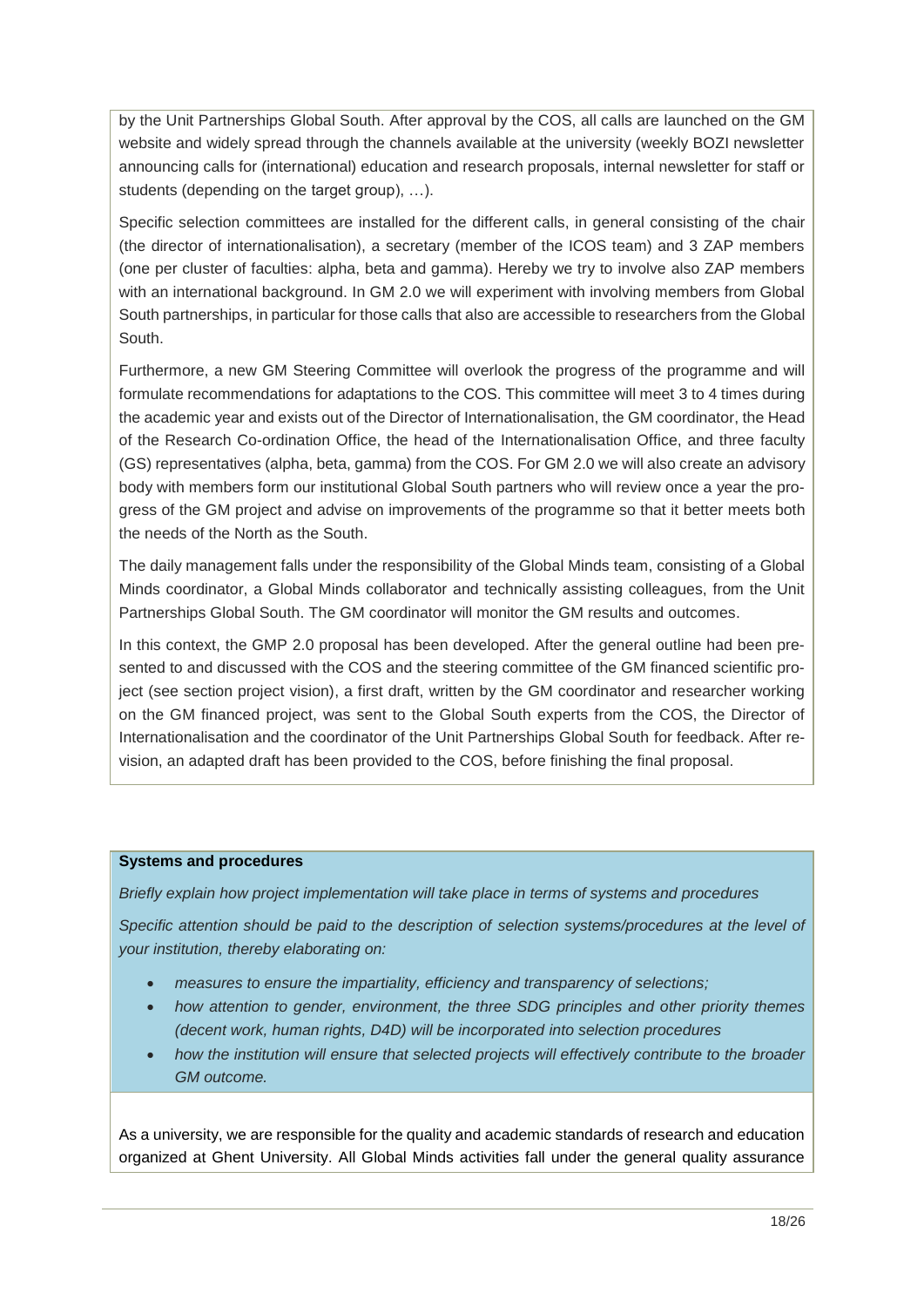mechanisms, established by the Education Department (Unit Quality Assurance) and Research Department (Research Coordination Office).

Ghent University aims to select high quality proposals for the **Ghent University Global Minds open calls**. Therefore and in line with its general quality assurance strategy, the following procedure has been established, based on the experience of the Research Co-ordination Office, the Internationalisation Office and GM 1.0.

- 1. The development of formats for call for proposals and application forms: in each call for proposals selection criteria will be formulated. Based on a recent evaluation of the GM 1.0 calls and the broader ongoing GM financed research project, the criterium of development relevance will be replaced by a criterium of "societal relevance of N-S collaboration" with specific sub-criteria assessing the added value and relevance of the intended project and partnership. Furthermore, special attention will be given to gender (see section on gender) and environment (e.g. applicants will be asked to motivate the necessity of travel, meeting the requirements of the UGent sustainable travel policy) (see also section on environment). The SDG principles of interconnectedness, multi-stakeholder partnerships and Leave No One Behind will be translated both in the formulation of the calls for proposals, in the application forms and the formulated selection criteria per call (evaluation rubric). Each format will be validated by the selection commission and the COS, and after every selection round, the formats will be evaluated and adjusted where necessary. As we learned from the first GMP, the new calls will focus on a more specific outcome (hence the higher number of open call categories in comparison with GM 1.0), in the advantage of a clear communication, the quality of the proposals, the evaluation by the selection commission and the formulated feedback for the applicants.
- 2. Communication: The open calls will be announced through internal channels: Global Minds website, newsletter Research and Internationalisation, COS, faculty representatives internationalisation, postdoc community, presentations in faculties, etc. But as learned from GM 1.0, we will develop a communication strategy to more successfully reach out to UGent community members who are not yet aware of the opportunities of the Global Minds programme (especially students, but also researchers, teachers and staff). A Global Minds collaborator will develop tools (e.g. films or podcasts) to make visible both the opportunities and the achieved impact of the GMP within the UGent community.
- 3. For the submission of applications, the inclusion of a Global South partners will be mandatory (e.g. when applications are submitted by e-mail, GS partners should be included in copy). GISMO (internal tool for projects) will support the future submission of calls as of 2022.
- 4. The selection procedure: faculty representatives and Global South experts of the COS are invited to participate in selection commissions, together with external experts (partners from the Global South, civil society, students …) relevant for particular calls. For each selection commission a representation of alpha, beta and gamma sciences is pursued. Bylaws have been established for the COS and associated selection commissions, to deal for instance with direct and indirect involvement of selection commission members in proposals. Each proposal will be evaluated on the basis of the formulated selection criteria using an evaluation rubric. The outcomes of the selection commissions are proposed to the COS for final approval. In case a project proposal is esteemed promising, but insufficiently formulated, the applicant is asked to resubmit an edited proposal that will be reevaluated by the selection commission. All applicants will receive adequate feedback on the evaluation of their project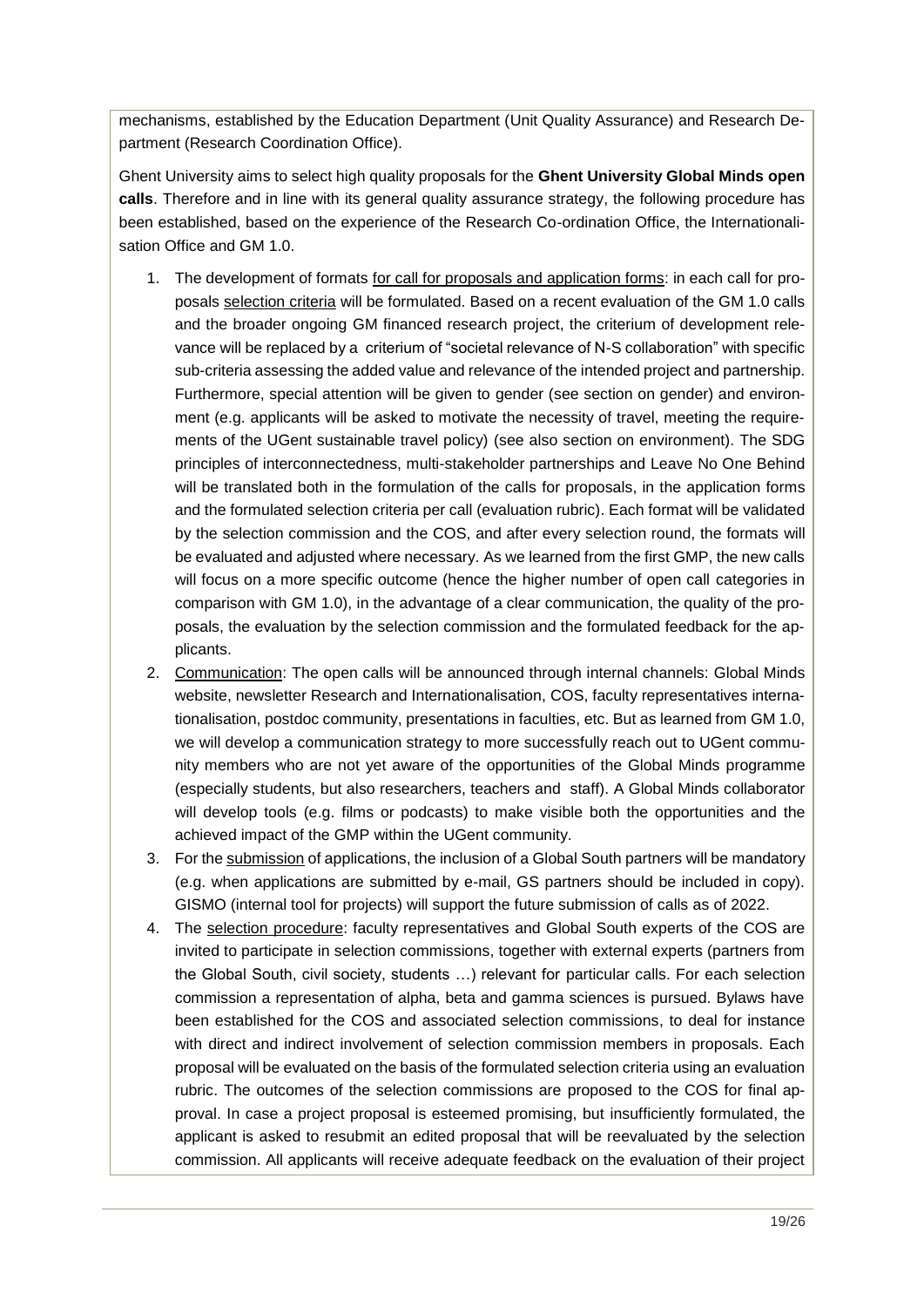proposals, based on the selection criteria as to improve the quality of future submitted proposals. A final list of selected proposals will be made available on the Global Minds website.

For the **student travel grants** (REI), a process has been developed with the colleagues from the Internationalisation Office in order to integrate and ensure coherence of several calls for international student exchanges in one timeline and procedure. The preparation and follow-up trajectory for students going to the Global South, will be organised by UCOS.

The Ghent university calls, selection and reporting concerning ITN's and SIP's will be organised by the internationalisation office, in collaboration with the Global Minds coordinator in order to maximize alignment of the several objectives, indicators and formats.

In order to monitor progress and to evaluate in how far the Global Minds programme is coherent and fit for the overall purpose, a yearly evaluation will be conducted and discussed with the advisory commission, leading to adaptations in the calls or programme where deemed necessary. This will be done according to the PIR cycle (Plan, Implement, Review).

With regard to Human Rights, for all agreements signed by and between UGent and international partners in the framework of Global Minds (e.g. collaboration agreements with SIP- and ITN-partners, money transfer agreements with Global South institutions, etc.), a human rights clause is integrated in accordance with existing institutional procedures at Ghent University.

# <span id="page-19-0"></span>**Module 4: Stakeholders and coherence**

# <span id="page-19-1"></span>**4.1. Stakeholder identification, management & engagement strategy**

### **Stakeholder analysis**

*Describe and analyse at the level of your institution the internal stakeholders that will be involved in, or will benefit from the GM project. Identify them, assess their interest and influence, explain their role and describe the strategy for engaging with them.*

*Do the same for external stakeholders that are relevant for the successful implementation of the GM project (e.g. in the framework of synergy/complementarity).*

*Differentiate stakeholders by sex when relevant.*

| <b>Stakeholder</b>                                     | influence<br>(high/me-<br>Interest &<br>dium/low)                                                                                                                                                              | How will the stakeholder be involved in the<br>project (briefly describe main stakeholder<br>engagement strategy):                                                                                                                          |
|--------------------------------------------------------|----------------------------------------------------------------------------------------------------------------------------------------------------------------------------------------------------------------|---------------------------------------------------------------------------------------------------------------------------------------------------------------------------------------------------------------------------------------------|
| <b>UGent</b><br>students<br>and alumni (inter-<br>nal) | Less to highly interested and me-<br>dium to high influence<br>Students can be direct (e.g. as a<br>recipient of a PhD scholarship or<br>student travel grant) or indirect<br>beneficiaries (e.g. enjoying im- | Inform, consult and involve: regular dia-<br>logue and advice (e.g. through COS, but<br>also other fora will be important), GM team<br>works directly with representatives to en-<br>sure that their concerns are considered in<br>the GMP. |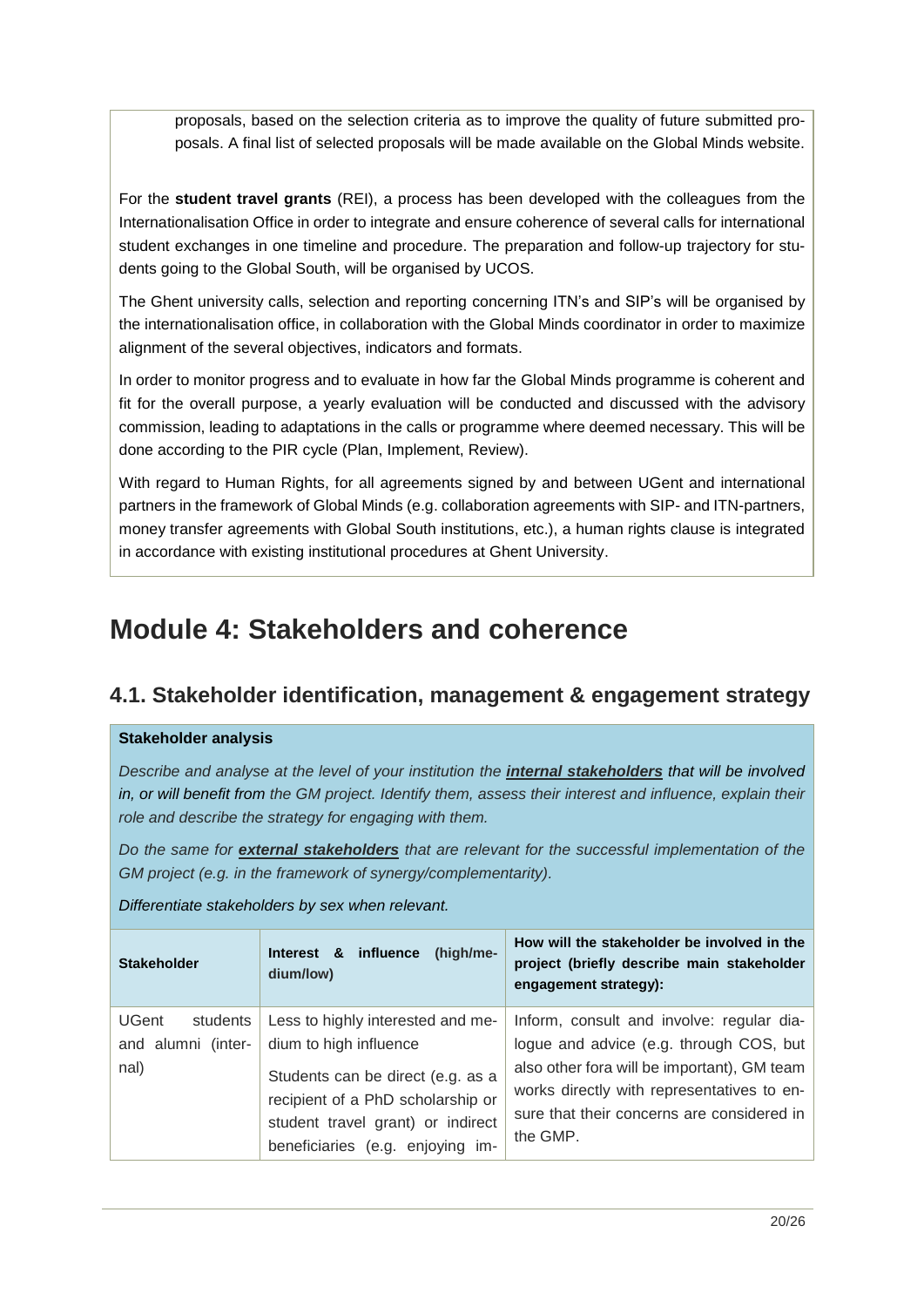|                                                                                                                                                                                              | proved/innovative didactical ap-<br>proaches). As direct beneficiary,<br>their changed role will be about<br>the generation and use of newly<br>acquired knowledge, compe-<br>tences (e.g. global citizenship)<br>and networks in view of sustaina-<br>ble development.                                                                                                                                                                           | Students enrolled in the GM course, and<br>students receiving a travel grant will be<br>empowered through the assistance they<br>will receive.                                                                                                                                                                                                                                                                                                                     |
|----------------------------------------------------------------------------------------------------------------------------------------------------------------------------------------------|---------------------------------------------------------------------------------------------------------------------------------------------------------------------------------------------------------------------------------------------------------------------------------------------------------------------------------------------------------------------------------------------------------------------------------------------------|--------------------------------------------------------------------------------------------------------------------------------------------------------------------------------------------------------------------------------------------------------------------------------------------------------------------------------------------------------------------------------------------------------------------------------------------------------------------|
| <b>UGent</b><br>academ-<br>ics/researchers<br>and staff (internal)                                                                                                                           | Highly interested and high influ-<br>ence<br>Academics, researchers and staff<br>affiliated with UGent play an im-<br>portant role in co-creating, dis-<br>seminating and creating condi-<br>tions for uptake of knowledge rel-<br>evant to the achievement of the<br>SDGs in line with the needs, am-<br>bitions and priorities of UGent.                                                                                                        | Inform, consult and involve: regular dia-<br>logue and advice (through COS and GM<br>committee) on the GMP. Capacity building<br>& awareness raising activities, workshops,<br>platform, network, forum, targeted dissem-<br>ination activities, training of intermediaries<br>.<br>Some researchers will act together in a<br>partnership with stakeholders for co-crea-<br>tion of aspects of the research (joint deci-<br>sion-making, control, implementation) |
| UGent alumni and<br>other researchers<br>affiliated to higher<br>education and sci-<br>institutions<br>ences<br>in the Global South<br>(external)                                            | Highly interested and high influ-<br>ence<br>HE&SIs in partner countries are<br>important partners in the GMP.<br>They are expected to have an ef-<br>fect on (1) UGent education and<br>research projects and (2) possibly<br>policy advices and decisions,<br>through their involvement in re-<br>ciprocal knowledge-driven part-<br>nerships with UGent.                                                                                       | Collaborate and empower: researchers<br>acting together in a partnership with stake-<br>holders for co-creation of aspects of the re-<br>search (joint decision-making, control, im-<br>plementation).<br>Some GS academics will be member of a<br>UGent working group, advisory board,<br>committee, agreement,                                                                                                                                                   |
| International<br>or-<br>ganisations<br>and<br>other donors (e.g.<br>Bill<br>&<br>Melinda<br>Gates Foundation,<br>UNESCO,<br>WHO,<br>World Bank, Euro-<br>Commis-<br>pean<br>sion) (external) | Low interest and influence. Inter-<br>ventions undertaken by interna-<br>tional organisations like UN agen-<br>cies such as FAO or international<br>donors active in higher education<br>cooperation can be complemen-<br>tary in the achievement of the ob-<br>jectives of GM. They can, for in-<br>stance, play a role in the use and<br>upscaling of new knowledge or<br>practices or serve as seed money<br>for bigger interventions financed | Monitor, pay attention to the actions of<br>stakeholders.<br>For some GM instruments, a more active<br>involvement or collaboration with interna-<br>tional organisations will be worked out (e.g.<br>for ITN's and RP's).                                                                                                                                                                                                                                         |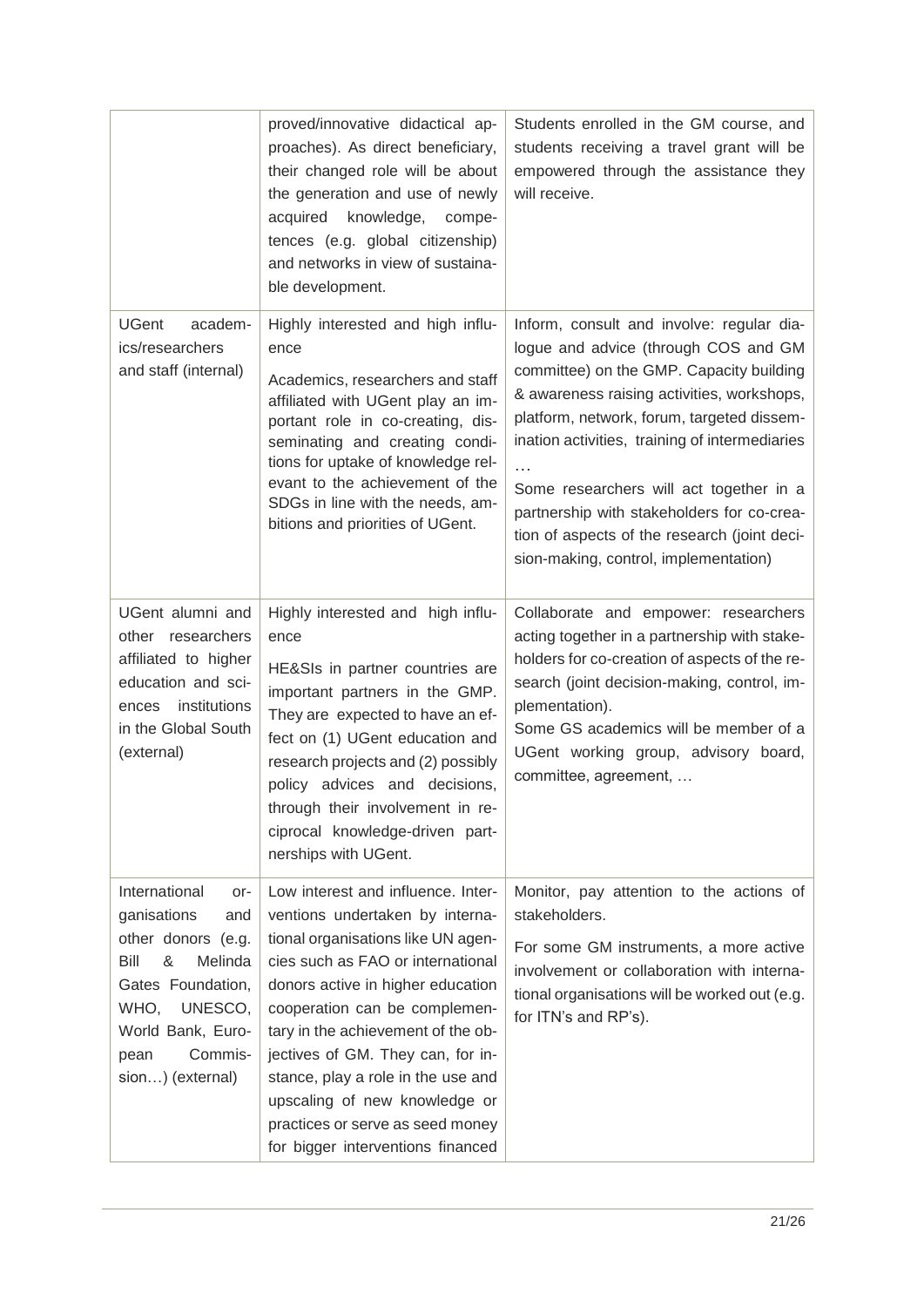|                                                                                               | by these international organisa-<br>tions.                                                                                                                                                                                                                                                                                                                                                     |                                                                                                                                                                                                                                                                                                                       |
|-----------------------------------------------------------------------------------------------|------------------------------------------------------------------------------------------------------------------------------------------------------------------------------------------------------------------------------------------------------------------------------------------------------------------------------------------------------------------------------------------------|-----------------------------------------------------------------------------------------------------------------------------------------------------------------------------------------------------------------------------------------------------------------------------------------------------------------------|
| Public sector: Local<br>or central govern-<br>ment and political<br>community (exter-<br>nal) | Low interest and influence. En-<br>gage in evidence-based govern-<br>ance that puts knowledge to the<br>test by being a stakeholder in the<br>co-creation of inclusive (innova-<br>tive) solutions and effective user<br>of research results to foster good<br>governance for sustainable and<br>coherent policies.                                                                            | In general, monitor and pay attention to the<br>actions of stakeholders.<br>For some GM instruments, a more active<br>involvement or collaboration with public<br>sector will be worked out (e.g. for ITN's and<br>RP's). As an illustration, GM ITN's have<br>been successful in DGD Policy Support<br>applications. |
| Private sector (ex-<br>ternal)                                                                | Low interest and influence<br>Individuals and companies who<br>operate for profit and which are<br>not controlled by the state can<br>play a role within GM projects as<br>users of the knowledge, applica-<br>tions and services (co-)created as<br>result of the project and therefore<br>contribute in particular but not<br>only to SDG 9 on industry, inno-<br>vation and infrastructure. | In general, monitor and pay attention to the<br>actions of stakeholders.<br>As an illustration, GM 1.0 has supported<br>the collaboration with entrepreneurs for en-<br>trepreneurs.                                                                                                                                  |
| Civil society, social<br>movements and lo-<br>communities<br>cal<br>(external)                | Low interest and influence<br>Civil society actors, social move-<br>ments and local communities are<br>expected to co-create, access<br>and use the knowledge and re-<br>search products generated within<br>the framework of GM, thereby<br>making a potential contribution to<br>the entire range of SDGs.                                                                                   | In general, monitor and pay attention to the<br>actions of stakeholders.<br>For some GM-instruments, a more active<br>involvement or collaboration with this tar-<br>get group will be worked out (e.g. for recip-<br>ients of the grant explore and/or valorize<br>and ITN's).                                       |

# <span id="page-21-0"></span>**4.2. Coherence**

### **External coherence**

*Describe how synergies and complementarities with projects/academic programmes/networks not funded by VLIR-UOS will be created. In addition, describe how the proposed project will promote synergies or complementarities with (non-)academic actors in Belgium and partner countries that are funded by the Belgian development cooperation.*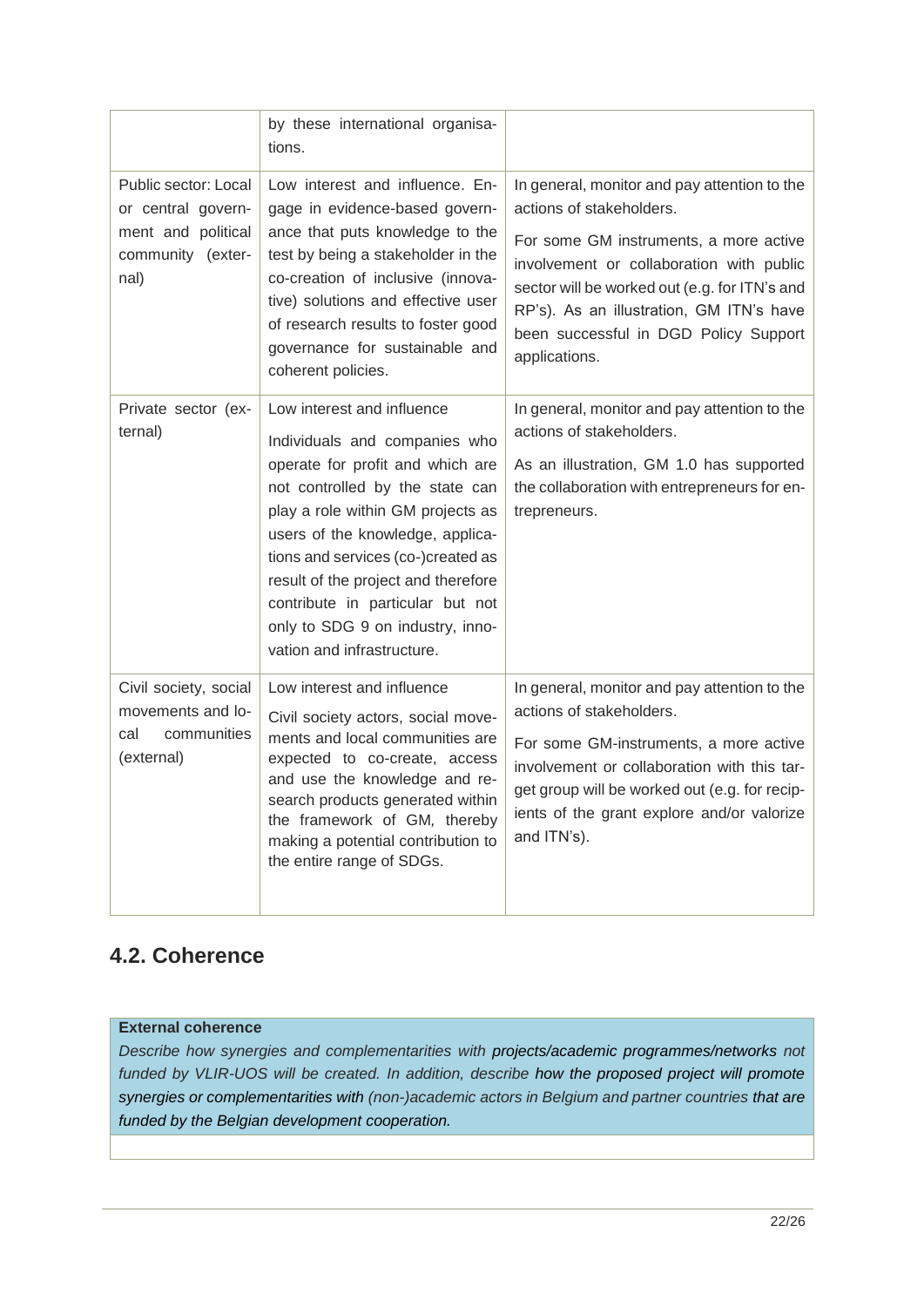Creating synergies with externally funded programmes and projects outside of Global Minds and VLIR-UOS is important to both enable institutional embeddedness at Ghent University and allow the programme to further impact on other initiatives in international cooperation.

Coherence with UGent-funded programmes and schemes exists in various ways:

- The Global Minds funded travel grants for UGent-based students (REI) are in several ways complementary to Ghent University's ["mastermind"](https://www.ugent.be/en/research/funding/devcoop/grants-scholarships/master-mind) scholarships for international students; and ["top-up"](https://www.ugent.be/en/research/funding/devcoop/grants-scholarships/top-up-grants) grants specifically for nationalities of the OESO-DAC list. All these grants provide financial incentives for students to add an international learning component to their studies. While REI are focused on providing opportunities for research and internships of UGentbased students in the Global South, the Mastermind and Top-Up grants are more linked to recruiting international students in master programs at UGent. The university however strives to increase the coherence among these various grant-types with the aim of maximizing the benefits towards more reciprocal, meaningful and qualitative exchanges for students. Therefore, from the start of the 3rd year of the GM programme, Ghent University will conduct a pilotproject for reciprocal and meaningful student exchanges via long-term international partner universities that are part of the SIP's and ITN's.
- The call for "Short Programmes" (e.g. training, short courses, Summer/Winter Schools, etc.) is particularly coherent with Ghent University's policy Internationalisation@home which seeks to strengthen international and intercultural competences of the UGent-community. It is moreover complementary in the sense that the call requires applicants to organize such initiatives through globally engaged partnerships.

### Coherence with other Belgian Development Cooperation funding

- As described in the section Project Vision, Global Minds stimulates its applicants to engage in multi-stakeholder partnerships and to create bridges between academic work and policy. The centers of excellence (and the ITN's and RP's in particular) were, partly, specifically developed to increase such linkages which has already proved to be highly successful in GM 1.0. Synergies and connections with Belgian development cooperation actors have played and will continue to play an important role in this (in GM 1.0 e.g. via network events by the RP's; commissioned policy reports and researches for the ITN's; membership from various professional pools such as academia, Belgian NGOs, research-policy centers; etc.). To further increase the capacity of the ITN's in engaging with policy actors and practitioners, GM 2.0 will support 'capacity building workshops' (see section on ToC).
- Open calls such as "explore and/or valorise" and "short programmes" also stimulate the building of bridges between academic work and policy in which both the inclusion of Belgian development actors, and the communication and dissemination of research results to Flemish and Belgian audiences will be strongly stimulated.

#### **Internal coherence**

*Describe how synergies or complementarities with other VLIR-UOS-funded projects will be facilitated.*

At Ghent University, Global Minds and other VLIR-UOS funded projects and initiatives have been and will continue to be close and complementary allies in the next five years. On the one hand, Global Minds aspires to trigger UGent-academics and their international partners who are well acquainted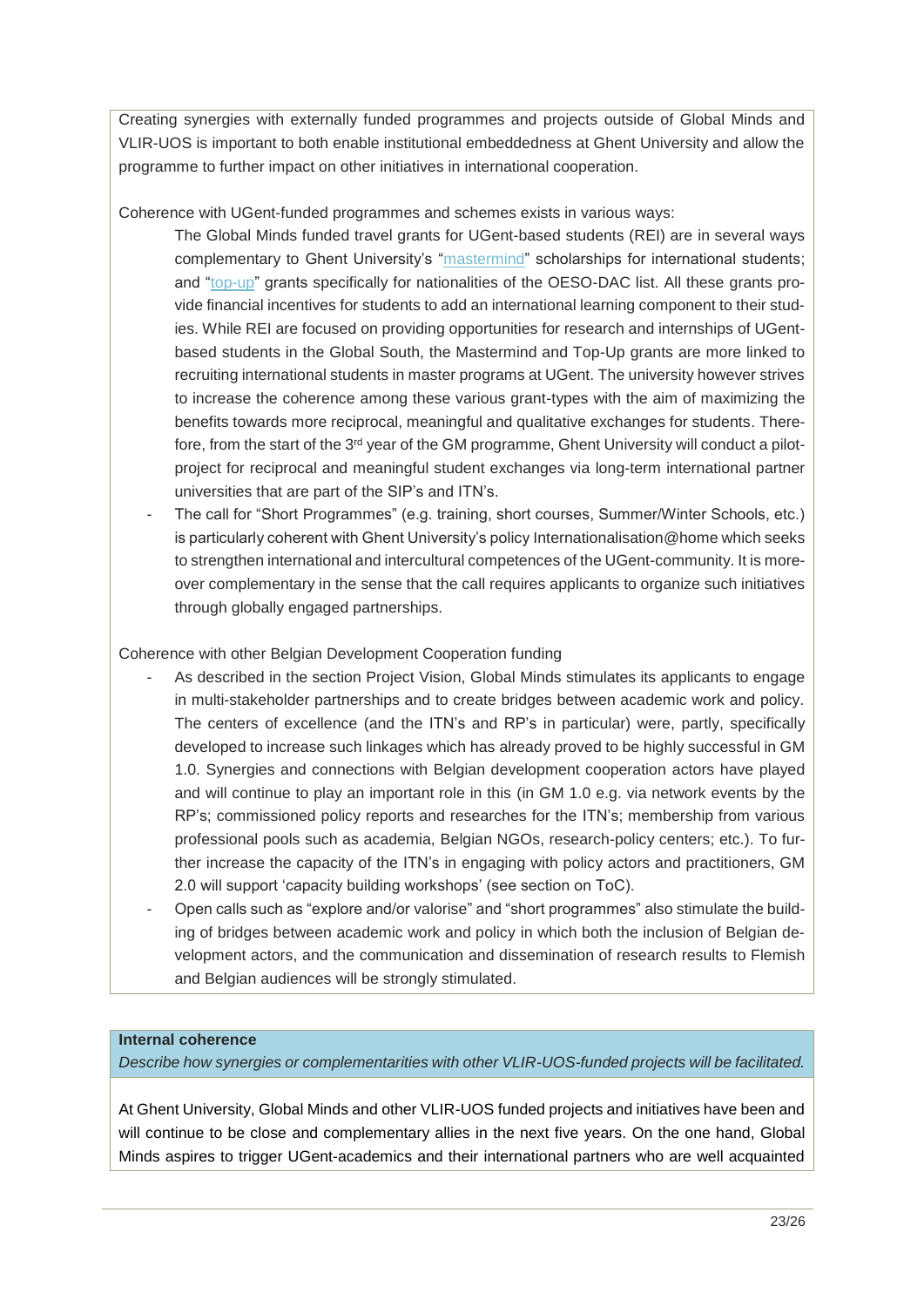with VLIR-UOS funding schemes to engage more with under-resourced dimensions of academic collaborative work. On the other hand, it aims to encourage a broader participation of disciplines who so far have less experience with (non-)academic partners based in VLIR-UOS countries.

First of all, interventions funded by Global Minds will increase the collaborative quality between and knowledge capacity of both new and established partners to initiate and complete high quality VLIR-UOS proposals and projects such as TEAM, SI, IUC, NETWORK. With the open call "explore and/or valorise" we provide opportunities for UGent-academics to co-design project proposals and carry out preliminary research activities with their international partners to strengthen dialogue from the very start of collaborations. Moreover, the call allows to combine the valorisation and dissemination of research with the exploration of new research avenues, which inhibits the potential for the inclusion and contribution of multiple stakeholders. This will increase the quality, the sensitivity to societal impact and the involvement of multiple stakeholders in VLIR-UOS project proposals.

Secondly, Ghent University wants to nurture the partnerships that (partly) arise as a result of such VLIR-UOS initiatives, in order to create sustainable and global knowledge communities. The Global Minds funded centers of expertise are crucial intervention-types in this regard. The SIP's, for example, were specifically established to facilitate academic partners who were previously involved in VLIR-UOS IUC projects to continue and expand their inter-university cooperation. Funding for the three models of the centers of expertise (SIP's, ITN's, RP's) will moreover come from various sources so as to create a more profound institutional embeddedness at Ghent University and at partner institutions in the Global South (i.e. co-funding from Ghent University for RP's and ITN's, and from international partner institutions for SIP's and ITN's).

Finally, Global Minds is a fund that is tailored to local institutional needs and visions at other Flemish HEI's as well. Ghent University will strive to strengthen inter-university cooperation by looking for synergies and complementarities across various Global Minds programmes. Regular meetings with all Flemish Global Minds coordinators and VLIR-UOS responsible, as successfully organized during GM 1.0, will further facilitate this collaboration.

# <span id="page-23-0"></span>**Module 5: Planning and budgeting**

 $\mathbb{\widehat{B}}$  Use the format in excel to fill in the timing spread over activity years of the activities per project *domain (as already defined in Module 2).*

*For the budget proposal, see separate excel sheet (to be provided)*

# <span id="page-23-1"></span>**Module 6: Risk management**

 *Use the format in excel to fill in the different components of risk identification, analysis and response in Module 6.*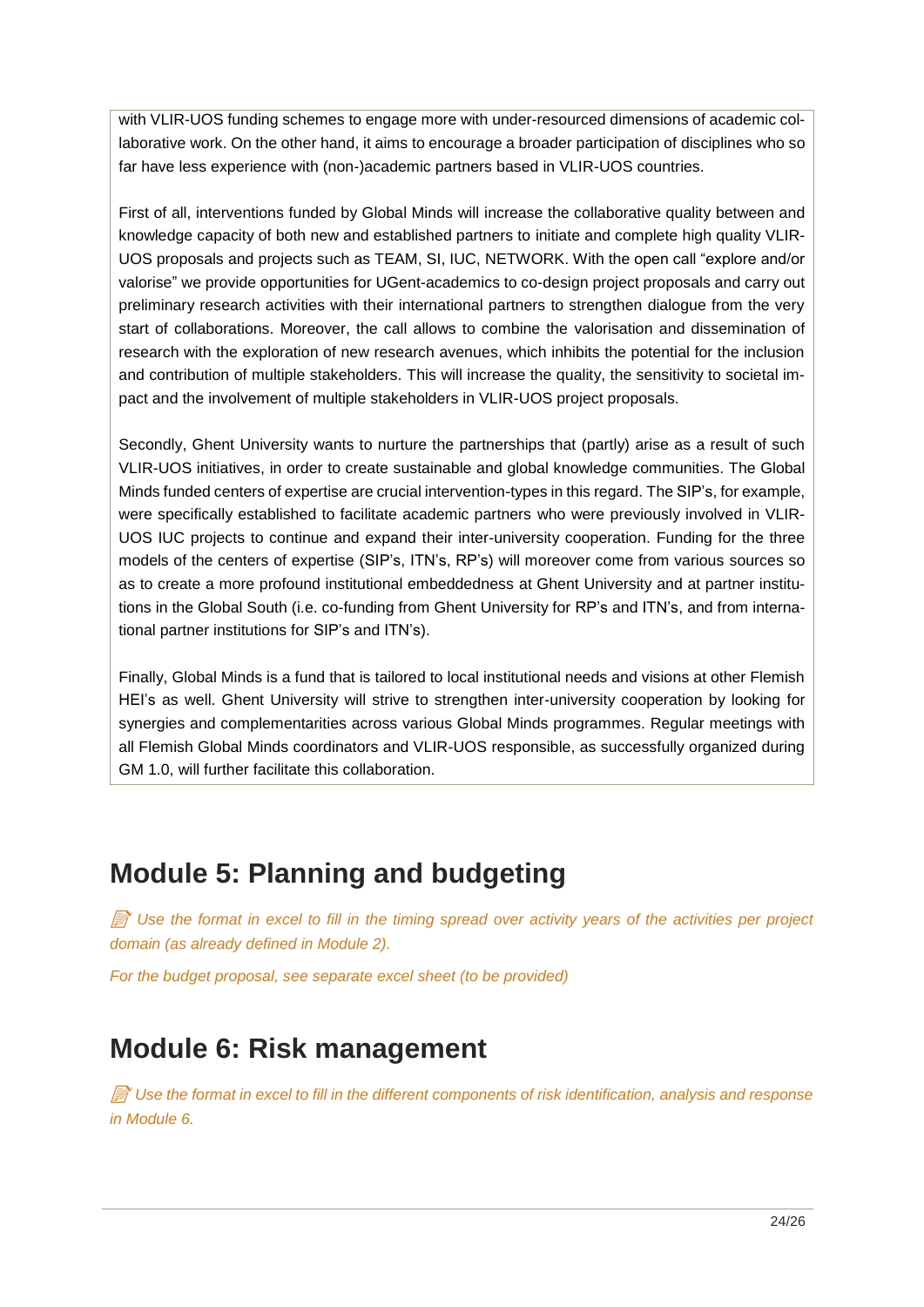# <span id="page-24-0"></span>**Module 7: Monitoring and reporting**

### **M&E strategy**

-

*Describe how the institution will monitor and evaluate progress of the proposed project towards the intended results and outcomes as articulated in the project ToC. What will be your strategy to draw lessons learned during project implementation and how do you intend to steer the project toward intend outcomes.*

The GMF at Ghent University strives to track progress of the ToC and lessons learned in a holistic approach and by placing the grantees, the institution as well as the GM project in itself at the heart of the M&E strategy. The development of efficient and effective reporting tools will aim to collect necessary information in quantitative and qualitative ways, as well as encourage reflection and learning for the grantees, the institution and the GM coordination. While these reporting tools will seek to focus on a number of dimensions and indicators that are relevant to the ToC in general, the particularities of GM intervention-types as well as the different roles and positions of the three above-mentioned actors also demand a more tailored approach.

**Grantees** are the most direct beneficiaries of the GMF and will comprise a very diverse pool of actors. For the purpose of M&E, the category of grantees is approached in a broad way to not only include budget holders of GM initiatives, but also direct co-organizers and candidates.<sup>5</sup> They can include UGent-based academics, PhD researchers, students, and administrative staff; international (non-)academic partners of Ghent University; and any other direct co-organizers of GM-initiatives. Taking into account a tailored approach to the different GM intervention-types, the M&E strategy seeks to make a distinction between short initiatives (open calls, REI) and the more longer term and institutionally embedded centers of expertise.

- $\Rightarrow$  Grantees of short initiatives such as those taking place with funding from the 'open calls' and 'REI' will each be asked to evaluate and reflect on their projects and collaborations at the end of the funding period individually through a financial (for budget holders) and narrative progress report. Possibly, more collective moments could be organised for grantees to come together across the different projects to share experiences, best practices, challenges, learning trajectories e.g. in the  $3<sup>rd</sup>$  year and in the  $5<sup>th</sup>$  year of GM 2.0. The ambition is to develop such a strategy or 'pilot' in the coming years. For REI students, collective moments already exist in the preparatory and follow-up sessions by UCOS.
- $\Rightarrow$  The centers of expertise are envisaged to develop into durable knowledge communities, reason for which the GMF also wishes to develop collective ways for M&E. On an annual basis, quantitative and financial reporting from the network-coordinators will be requested in a way that is both time-efficient and effective in tracking progress of membership, activities, outputs, external synergies. Further, in the  $3<sup>rd</sup>$  and  $5<sup>th</sup>$  year of funding, a more qualitative evaluation from the collective of network-members will be requested. These qualitative evaluations are envisaged as collective reflection and learning moments between the members of the network, guided by an external moderator (via a workshop). The network-coordinators will then be requested to deliver a narrative report of these collective evaluation moments to the GM coordinator.

 $5$  At Ghent University, the budget of (PhD) students is always managed by a supervisor, resulting in the former to be a 'candidate', not 'budget holder'. Further, while international partners based in the Global South cannot be budget holders of GM funding, they will be included in application and M&E processes when acting as candidates for research and teaching stays at UGent, coorganizers of initiatives, university hosts of UGent-academics (see open call for 'research or education stay in the global south'); and when being member of a center of expertise.